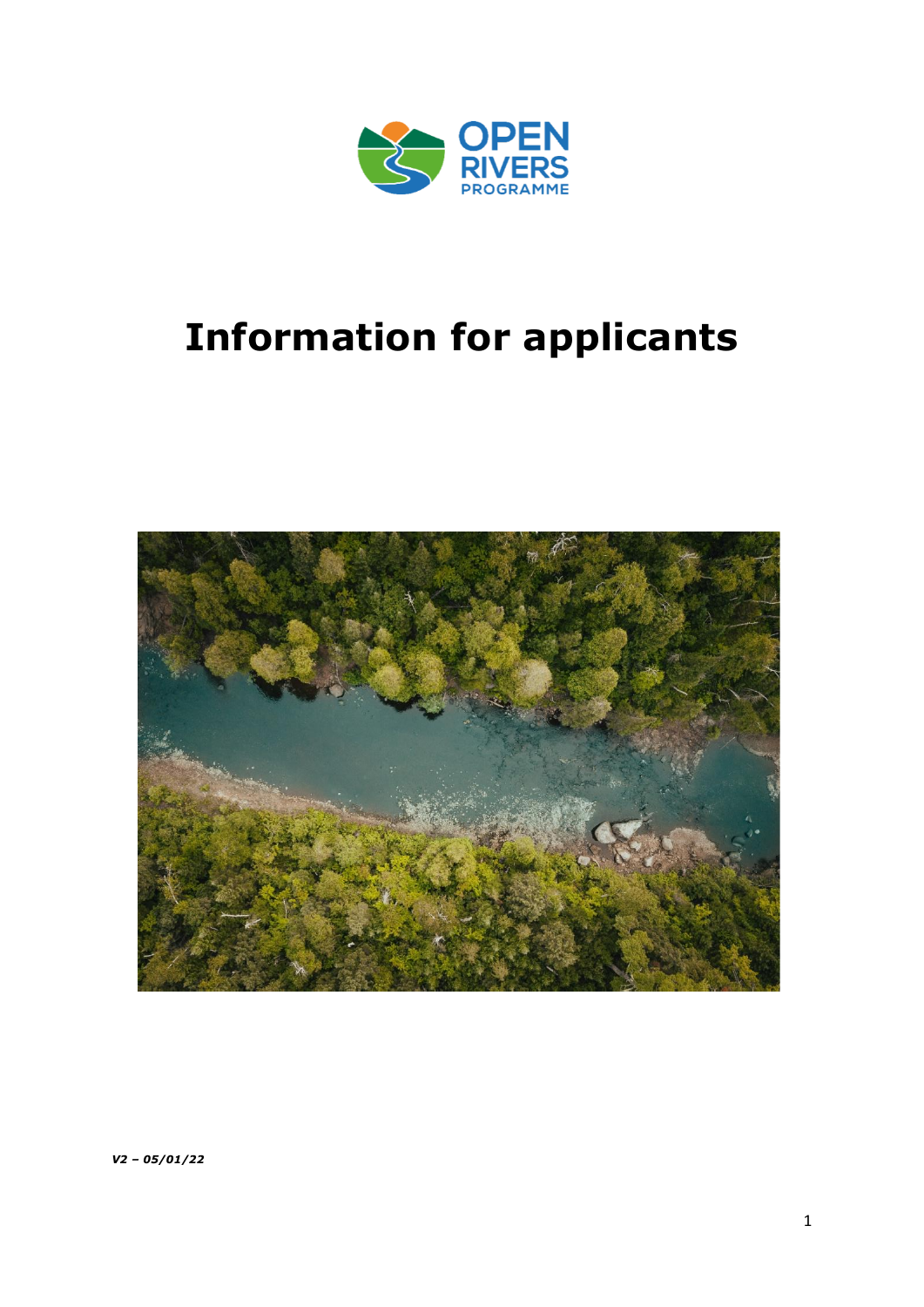# **Contents**

# **1 [About the European Open Rivers Programme](#page-2-0)**

- 1.1 [About us](#page-2-1)
- 1.2 [About this information guide](#page-2-2)
- 1.3 [Why support small dam removal](#page-2-3)
- 1.4 [Vision and mission](#page-3-0)

# **2 [Eligibility criteria](#page-4-0)**

- 2.1 [Who can apply](#page-4-1)
- 2.2 [Summary eligibility criteria](#page-4-2)

# **3 [Grant types](#page-6-0)**

- 3.1 [Preparing for and removing dams](#page-6-1)
- 3.2 Enabling the dam removal movement

# **4 [Application process](#page-8-0) and guidelines**

- 4.2 [Application stages and timing](#page-8-1)
- 4.3 [What we are looking for](#page-8-2)
- 4.3 [How to apply](#page-10-0)
- 4.4 [Top tips for a successful](#page-13-0) application

# **5 [Assessment process](#page-16-0)**

## **Annexes**

- **1** Glossary of key terms [used by the programme](#page-17-0)
- **2** [Glossary of concepts and terms used in the application process](#page-19-0)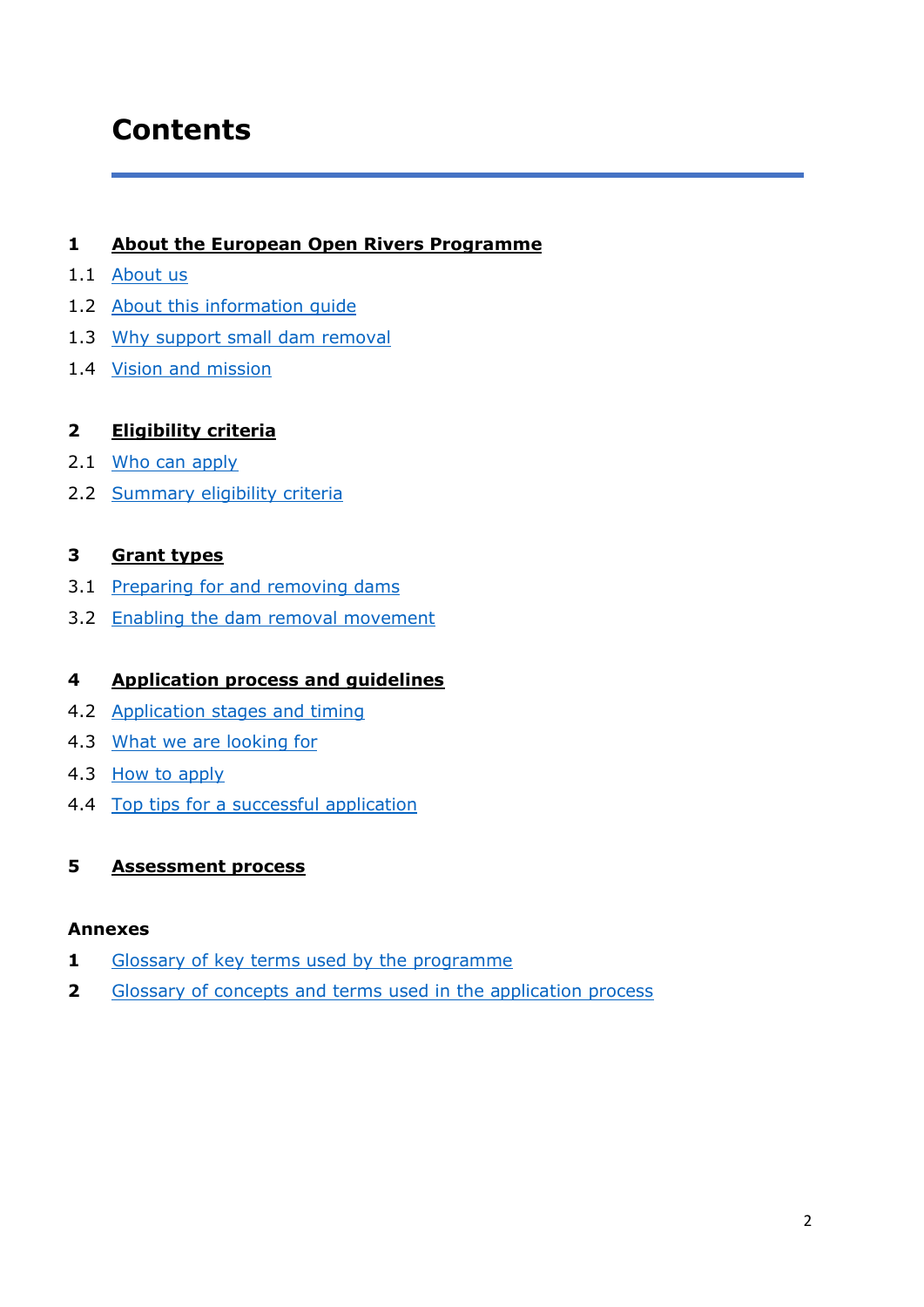# <span id="page-2-0"></span>**1 About the European Open Rivers Programme**

# <span id="page-2-1"></span>**1.1 About us**

*The European Open Rivers Programme (EORP)* – commonly referred to as the Open Rivers Programme - *offers grants to support projects that lead to the removal of small dams and the restoration of river flow and biodiversity. It was created to restore European rivers that have become heavily fragmented due to the proliferation of man-made barriers to river flow.*

The programme was legally formed in the Netherlands on  $25<sup>th</sup>$  June 2021 with the creation of "Stichting European Open Rivers Programme", which manages and implements the programme. The programme officially began operating in October 2021. It was created with funding from Arcadia, a charitable fund of Lisbet Rausing and Peter Baldwin.

The day-to-day operations of the programme are managed by a small secretariat. Please [contact us](mailto:applications@openrivers.eu) if you have any questions.

# <span id="page-2-2"></span>**1.2 About this information guide**

We appreciate the time and effort that is required to prepare projects and apply for funding. Therefore, we aim to be as clear as possible about what we support, how to apply, and how your application will be assessed. Please read these guidelines carefully before applying to maximise your chances of being shortlisted. These guidelines will evolve over time and will be regularly updated to ensure they are a useful and relevant tool for you.

# <span id="page-2-3"></span>**1.3 Why support small dam removal?**

It is widely known that rivers support some of the Earth's richest biodiversity and provide essential ecosystem services to society. Free-flowing "open rivers" provide essential habitat for wildlife that depend on flowing water, deliver sediment that keeps deltas above rising seas, and provide nutrients to fertilise floodplains and create wetlands.

Despite their invaluable contribution to the balance of the earth's natural functioning and the human reliance on this resource, freshwater ecosystems are the most threatened ecosystems in the world. One of the main contributing factors to their deterioration is fragmentation due to the presence of man-made barriers obstructing river flow. In Europe alone, over one million barriers fragment rivers, negatively impacting freshwater biodiversity, water quality and surrounding natural habitats. In fact, only one-third of its rivers have 'good ecological status', as defined by the EU Water Framework Directive.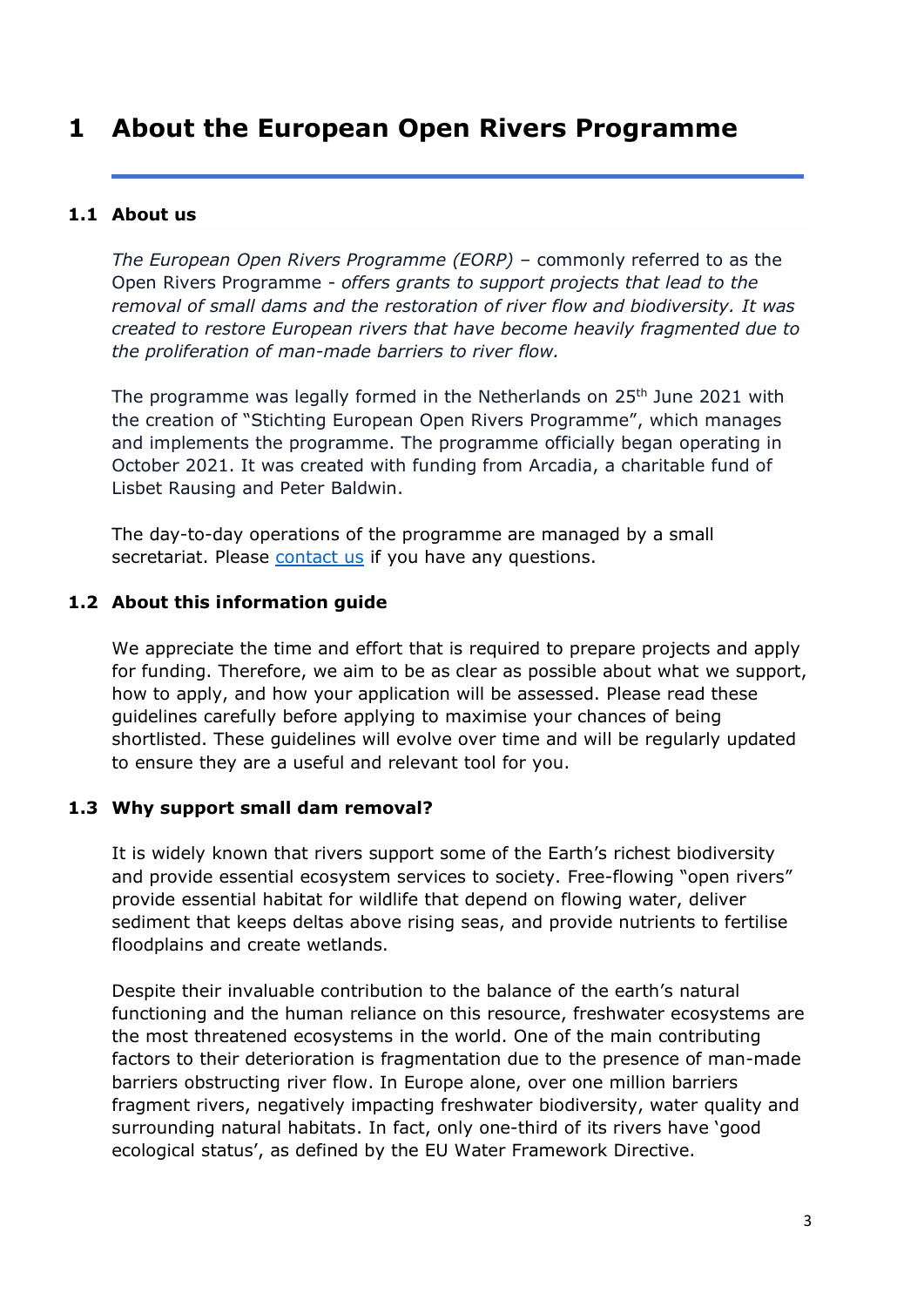There is a huge potential in Europe to remove barriers and research has shown that there are at least 100,000 barriers that are abandoned or out of use. Many previous river restoration projects in Europe and abroad demonstrate that reducing fragmentation through dam removal can restore river continuity, improve biodiversity and the health of the surrounding natural habitats. Moreover, dam removal will help European countries (Member States or otherwise) achieve sustainable development goals that satisfy the UNECE Water Convention and the EU Water Framework Directive. It will also substantially contribute to the goal of opening up 25,000 km of rivers by 2030, as mentioned in the EU 2030 Biodiversity Strategy.

Finally, the programme's focus on removing 'small dams' is based on a recent assessment by the [EU AMBER project,](https://amber.international/about/) that concluded that 68% of barriers in Europe are less than two metres in height and that it is primarily the small culverts, fords and weirs that cause the most fragmentation. The most costeffective (and socially acceptable) method of restoring river flow and biodiversity is to focus on removing the many small dams, not the smaller number of large dams.

# <span id="page-3-0"></span>**1.4 Vision and mission**

*By 2027, the Open Rivers Programme will have enabled many thousands of kilometres of rivers to flow freely again. Where we intervene, we will help to restore natural habitats and enable river ecosystems to be more resilient to changes in climate.*

The **mission of the programme** is to restore endangered European rivers by supporting interventions that lead to the removal of dams and the restoration of river flow and biodiversity. Only then can we realize our **vision** of creating freeflowing rivers with healthy, diverse, and connected ecosystems across Europe, which are enjoyed, valued, and protected by the communities that depend on them.

The programme will work towards this vision and mission by offering three categories of grants with most funds allocated to making direct impacts by removing small dams in rivers.

# **Category A**

- Preparatory work for the removal of one or more small dams.
- Dam removal (demolition)

# **Category B**

• Preparatory work for the removal of one or more small dams but dam removal costs are funded by someone else.

# **Category C**

• Support to enable the dam removal movement

More information on our grant types can be found in [section 3.](#page-6-0)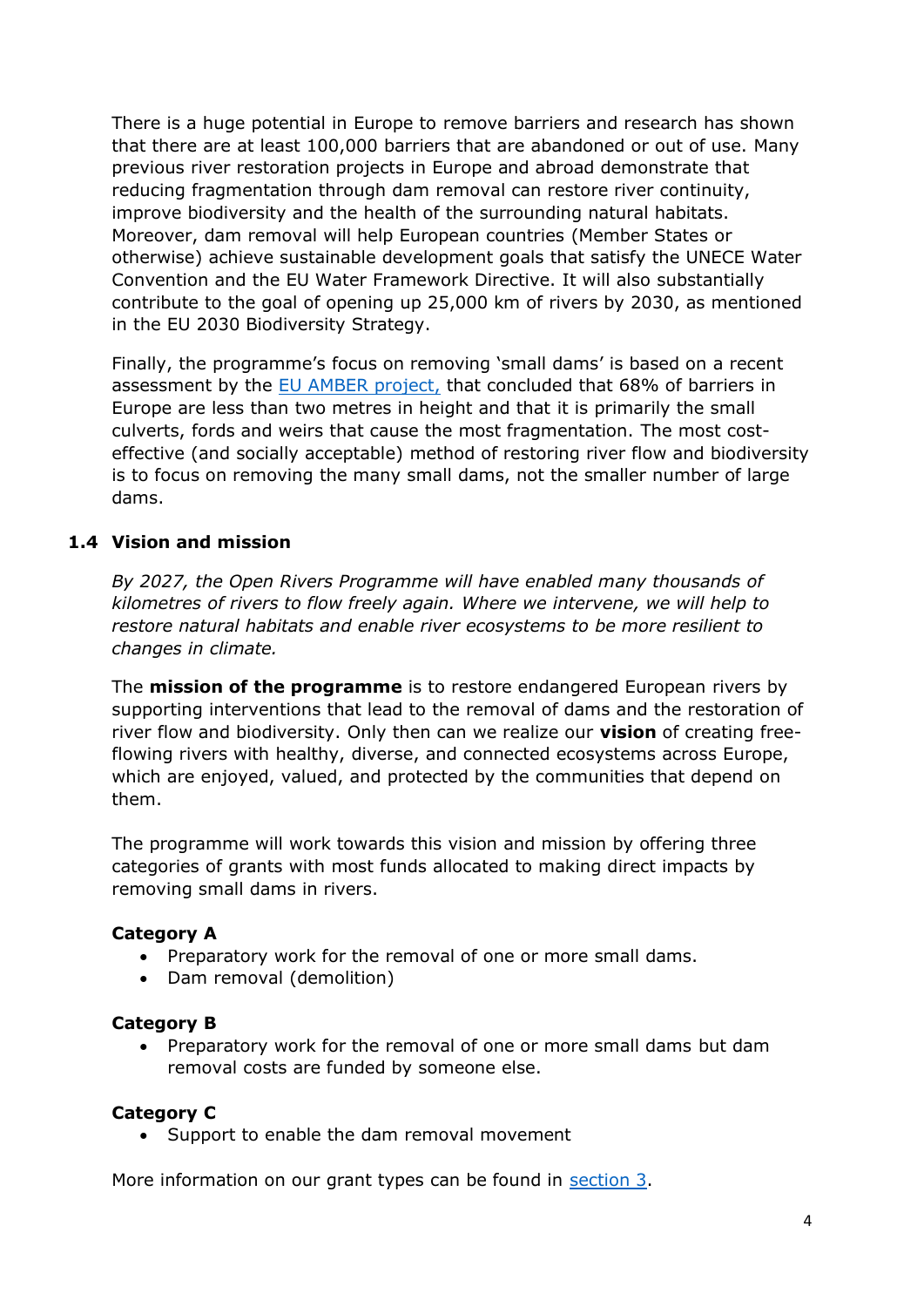# <span id="page-4-0"></span>**2 Eligibility criteria**

# **2.1 Who can apply?**

<span id="page-4-1"></span>We recognise that dam removal projects can involve a diverse range of project partners and contributors spanning across NGOs, government, academia, and private sectors, as well as community groups and individuals. We welcome and encourage applications from diverse consortiums and collaborations. However, we have specific criteria on who can be a coordinating partner.

A **coordinating partner** is the applicant to the programme, and they will take a lead on managing the project. They will receive and manage the grant finances, sign a grant contract with the programme, and take responsibility for the effective delivery of the project. They will usually be based in the country of implementation. Non-resident coordinating organisations will need to be able to justify that their role is essential e.g. there is no suitable national coordinating organisation in the implementing country.

The following organisations may apply to the programme:

## Category A and B grants

- A charitable organisation.
- An organisation with not-for-profit status.

We expect most applicants will be organisations with an environmental focus and a track record of restoring rivers / ecological work. We recognize that public and private organisations may wish to apply, as well as some community groups. We encourage their participation in projects as partners but will not accept unsolicited applications from these groups. These groups may contact the programme to explore options if they are not able to identify a suitable NGO coordinator for a project.

## Category C grants

- A charitable organisation.
- An organisation with not-for-profit status.
- An academic organisation.

# **2.2 Summary eligibility criteria**

<span id="page-4-2"></span>Our full guidelines outlining what we are looking for in project submissions can be found in [section 4.2.](#page-8-2) This section outlines the basic criteria that all applicants must fulfil before applying to the programme.



## **Project must be implemented in Greater Europe**

Coordinating partners must be registered in Greater Europe.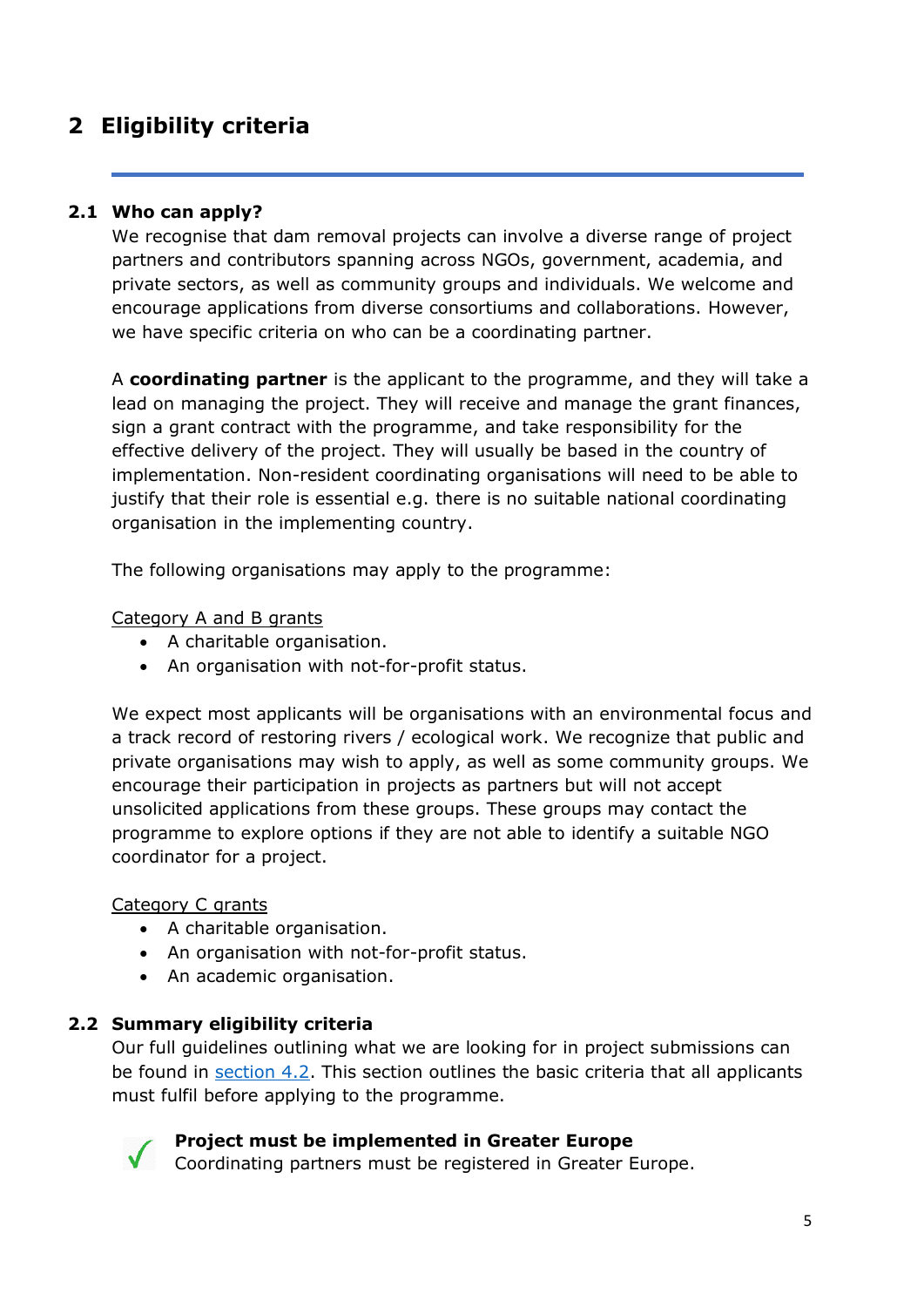# **Countries of Greater Europe**

| Albania              | Germany             | <b>Netherlands</b>                |  |
|----------------------|---------------------|-----------------------------------|--|
| Andorra              | Greece              | Norway                            |  |
| Armenia              | Hungary             | Poland                            |  |
| Austria              | Iceland             | Portugal                          |  |
| Azerbaijan           | Ireland             | Romania                           |  |
| <b>Belarus</b>       | Italy               | Russia (as far East as the Urals) |  |
| Belgium              | Kazakhstan (West of | San Marino                        |  |
|                      | River Ural)         |                                   |  |
| Bosnia & Herzegovina | Kosovo              | Serbia                            |  |
| <b>Bulgaria</b>      | Latvia              | Slovakia                          |  |
| Croatia              | Liechtenstein       | Slovenia                          |  |
| Cyprus               | Macedonia           | Spain                             |  |
| Czechia              | Moldova             | Sweden                            |  |
| Denmark              | Monaco              | Switzerland                       |  |
| Estonia              | Montenegro          | Turkey                            |  |
| Finland              | Lithuania           | United Kingdom                    |  |
| France               | Luxembourg          | Ukraine                           |  |
| Georgia              | Malta               | Vatican City                      |  |

Overseas territories are not included.

## Category A and B grants only



**Height of barrier is 2 metres or less\***



**Project can be completed within 12 months\***

# **Local stakeholders and public administrations are broadly supportive of the proposed removal/s**

## \* Exceptions to above:

We will consider applications for higher barriers (i.e. greater than 2 metres in height) and projects that take longer than 12 months to deliver, but support to these types of project will be in the minority. They should be exceptional projects which can demonstrate the following:

Essential: Very high positive ecological impact (see [4.2](#page-8-2) for guidelines) Desirable: Unique example, first of a kind, has the potential to be replicated elsewhere, has the potential to influence policy or catalyse new sources of funding.

The argument for inclusion should be carefully elaborated in Expressions of Interest. If you need to discuss your case before applying, please contact us: [applications@openrivers.eu](mailto:applications@openrivers.eu)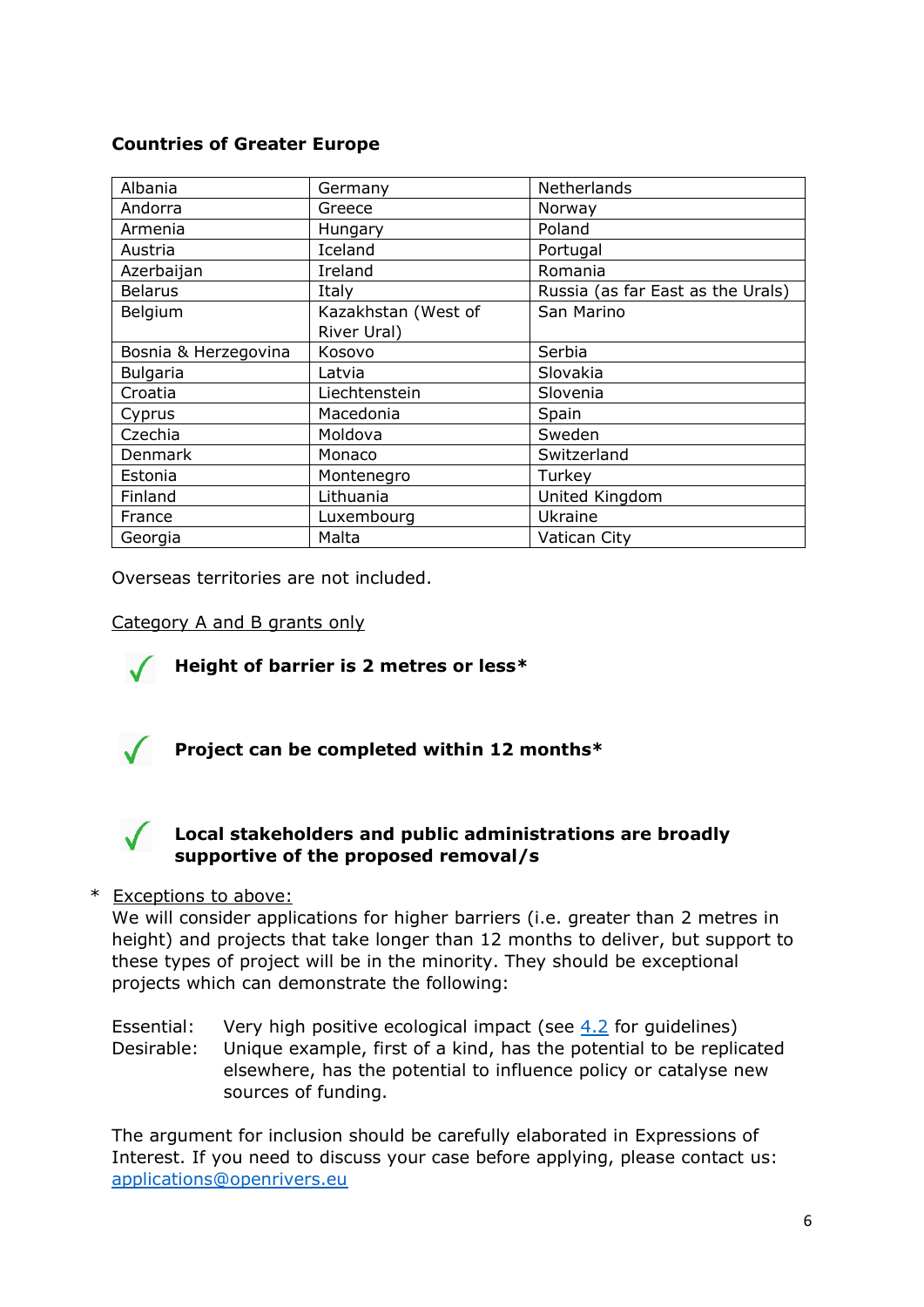# <span id="page-6-0"></span>**3 Grant types**

# <span id="page-6-1"></span>**3.1 Preparing for and removing small dams**

# **Category A grants**

Most grant awards will be in this category. They will support projects to prepare for and remove small dams in catchments that offer the highest potential for river restoration and ecosystem recovery. The grants include:

| <b>Category</b>         | <b>Title</b>                            | <b>Description</b>                                                                                                                                                                                                                                                                                                                                                            |  |  |
|-------------------------|-----------------------------------------|-------------------------------------------------------------------------------------------------------------------------------------------------------------------------------------------------------------------------------------------------------------------------------------------------------------------------------------------------------------------------------|--|--|
| <b>Preparatory work</b> |                                         |                                                                                                                                                                                                                                                                                                                                                                               |  |  |
| A1                      | Catchment<br>development                | To support general project development at<br>the national level in catchments offering<br>high potential for the restoration of river<br>flow and biodiversity. The output must be<br>one or more dam removal projects ready<br>for preparatory work /demolition to begin.<br>Examples include:<br>Stakeholder engagement<br>Identifying and selecting potential<br>projects. |  |  |
| A2                      | <b>Producing Feasibility</b><br>studies | To support the development of essential<br>work required to prepare for the removal                                                                                                                                                                                                                                                                                           |  |  |
| A <sub>3</sub>          | Preparing technical<br>design documents | of a small dam.                                                                                                                                                                                                                                                                                                                                                               |  |  |
| A <sub>4</sub>          | Securing permissions<br>and permits     |                                                                                                                                                                                                                                                                                                                                                                               |  |  |
| <b>Demolition</b>       |                                         |                                                                                                                                                                                                                                                                                                                                                                               |  |  |
| A <sub>5</sub>          | Dam removal                             | Preparatory work was previously<br>completed using funds from a different<br>source.                                                                                                                                                                                                                                                                                          |  |  |
| A <sub>6</sub>          |                                         | Preparatory work was previously<br>completed with a grant from the<br>programme.                                                                                                                                                                                                                                                                                              |  |  |

What is not supported:

Post dam removal restoration, unless it is expected that the dam removal × will result in unavoidable negative impacts e.g. changed hydrological regime that could cause flooding elsewhere; release of invasive species.

 $\mathsf{\mathsf{x}}$ Part removal of a dam. The programme is only interested in the complete removal of a barrier / the full removal of the 'barrier effect'.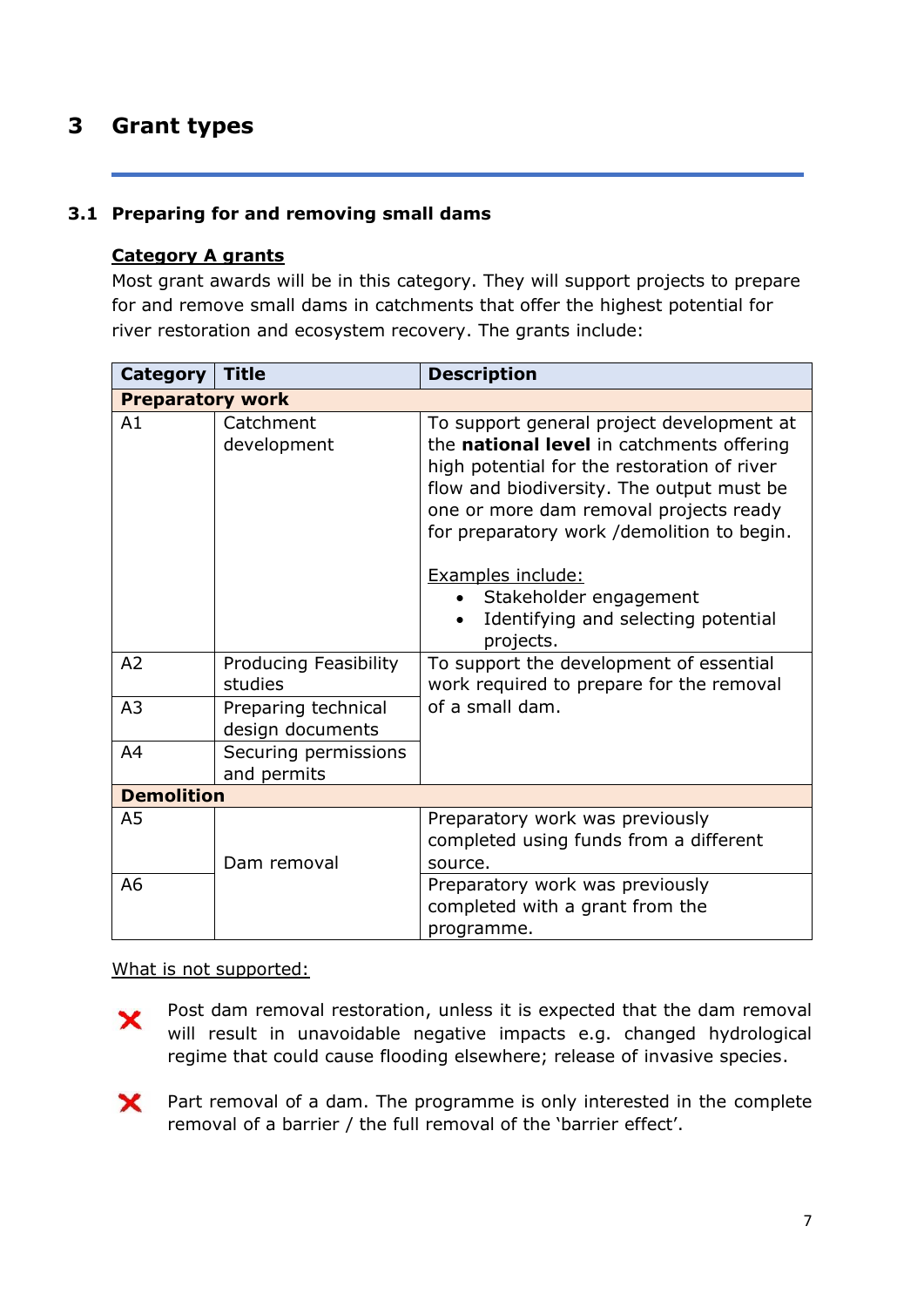# **Category B grants**

The only difference from category A grants is that the programme will not support the demolition. Our early research indicated that it was sometimes possible to secure funds for demolition but not for preparatory work and this was holding back the ability for some river managers to remove a dam. The grants include:

| Category                | <b>Title</b>                 | <b>Description</b>                        |  |  |
|-------------------------|------------------------------|-------------------------------------------|--|--|
| <b>Preparatory work</b> |                              |                                           |  |  |
| <b>B1</b>               | Catchment                    | To support the development of essential   |  |  |
|                         | development                  | work required to prepare for the removal  |  |  |
|                         |                              | of a dam (removal funded by third party). |  |  |
| B <sub>2</sub>          | <b>Producing Feasibility</b> |                                           |  |  |
|                         | studies                      |                                           |  |  |
| B <sub>3</sub>          | Preparing technical          |                                           |  |  |
|                         | design documents             |                                           |  |  |
| <b>B4</b>               | Securing permissions         |                                           |  |  |
|                         | and permits                  |                                           |  |  |

# **Category C grants**

These grants will not be linked to specific removals but will support interventions that ensure that dam removal becomes more widely accepted and implemented in order to restore more rivers across Europe. They should have **Europe wide** applicability.

| Category       | <b>Title</b>     | <b>Description</b>                               |
|----------------|------------------|--------------------------------------------------|
| C <sub>1</sub> | Capturing and    | To support the analysis of existing information  |
|                | disseminating    | or the generation and dissemination of new       |
|                | knowledge on     | information that fill knowledge gaps. The        |
|                | lessons and best | outputs of these grants will deliver information |
|                | practice         | resources to enable evidence-based decision-     |
|                |                  | making and the formulation of best-practice      |
|                |                  | standards.                                       |
| C <sub>2</sub> | Advocacy         | To support advocacy work to further enable and   |
|                |                  | promote dam removals, to mobilise the            |
|                |                  | necessary resources, and to ensure that          |
|                |                  | benefits of dam removal are well understood.     |
| C <sub>3</sub> | Communications   | Support targeted communications work that        |
|                |                  | helps to build enthusiasm and dispel opposition  |
|                |                  | towards removals, supporting public              |
|                |                  | participation, demonstration of best practices   |
|                |                  | and citizen science.                             |

**Important note:** applications for category C grants cannot be submitted until 27th May 2022.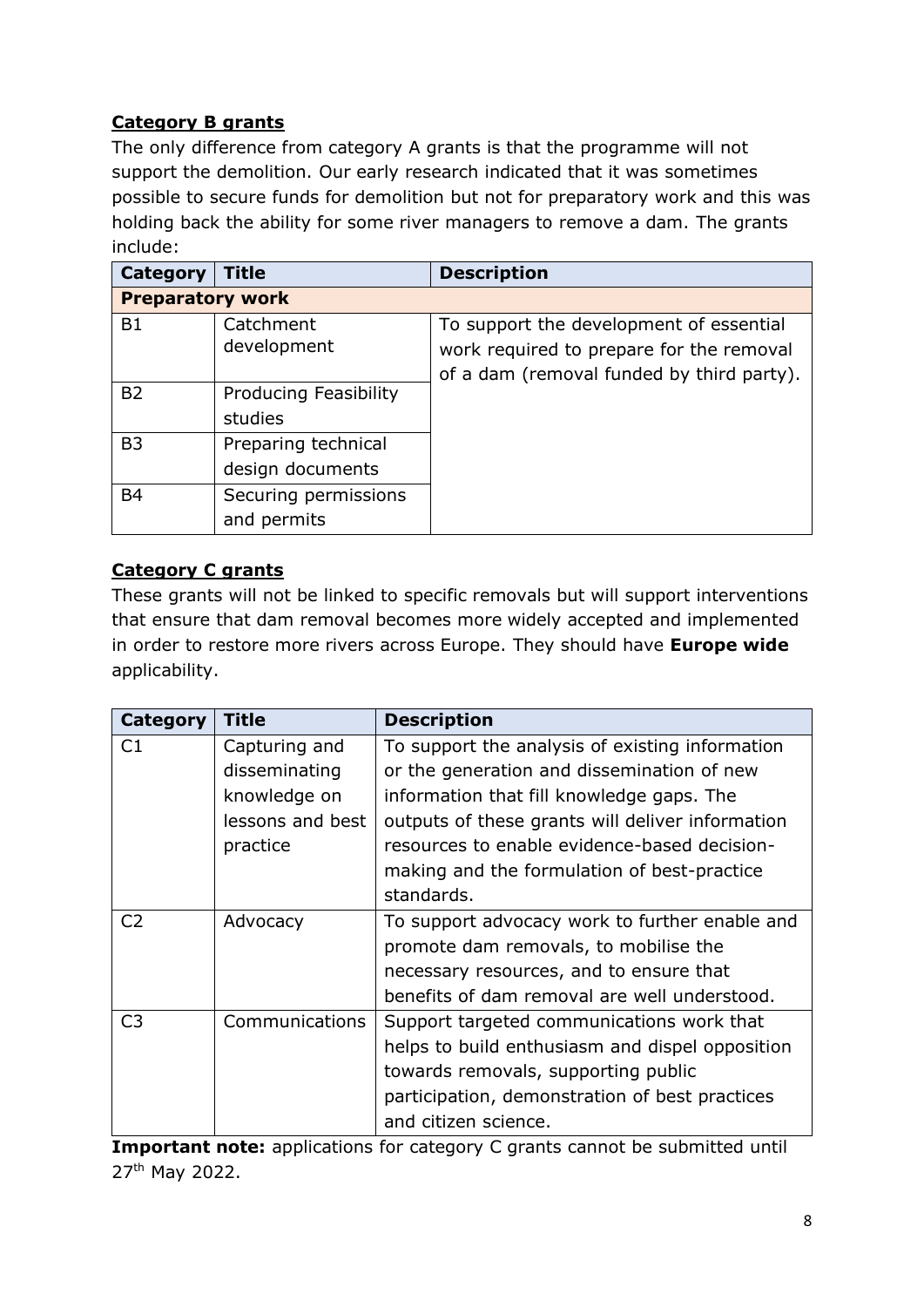# <span id="page-8-0"></span>**4 Application process and guidelines**

# **4.1 Application stages and timing**

<span id="page-8-1"></span>The programme will implement two application rounds each year with calls for Expressions of Interest (EoI) in November and May. The stages are:

- Applicant prepares and submits an EoI (6-7 weeks from the call for EoI to the deadline for submissions). These are simple outlines of a project.
- Programme review of EoI (up to 4-5 weeks)
- Shortlisted projects invited to prepare and submit a Proposal (6-7 weeks). The proposal requires more detail and supporting evidence.
- Programme review of Proposals (up to 7 weeks)
- Grant Awards for selected projects will usually be made in May and November.

**Next call for EoI 27th May 2022**

**Deadline for submission of EoI 8th July 2022**

# **4.2 What we are looking for**

<span id="page-8-2"></span>The fundamental aim of the programme is to remove small dams from rivers and to make rivers free-flowing again. The desired outcome is ecological restoration – to restore the diversity and abundance of life in rivers and their surrounding ecosystems. Projects will be scored on their potential to achieve the following:

# Categories A and B grants



# **Maximise the potential for ecological gain**

This is the number one goal of the programme, and our approach will be to take every possible step to select projects that achieve this. This means that we are more likely to select projects in areas of low fragmentation where it will be cheaper to achieve ecological restoration. We encourage projects that demonstrate the following criteria:

- Potential to open up large areas of previously fragmented river kilometres gained upstream and downstream.
- Potential to restore rare, threatened, or endangered habitats or species i.e. river of significant ecological importance.
- Restore ecological and hydromorphological processes.
- Restore connectivity between habitats (importance of considering longitudinal, lateral, and vertical connectivity).
- Help to ensure that rivers are more resilient to short and longerterm changes (such as climate fluctuations).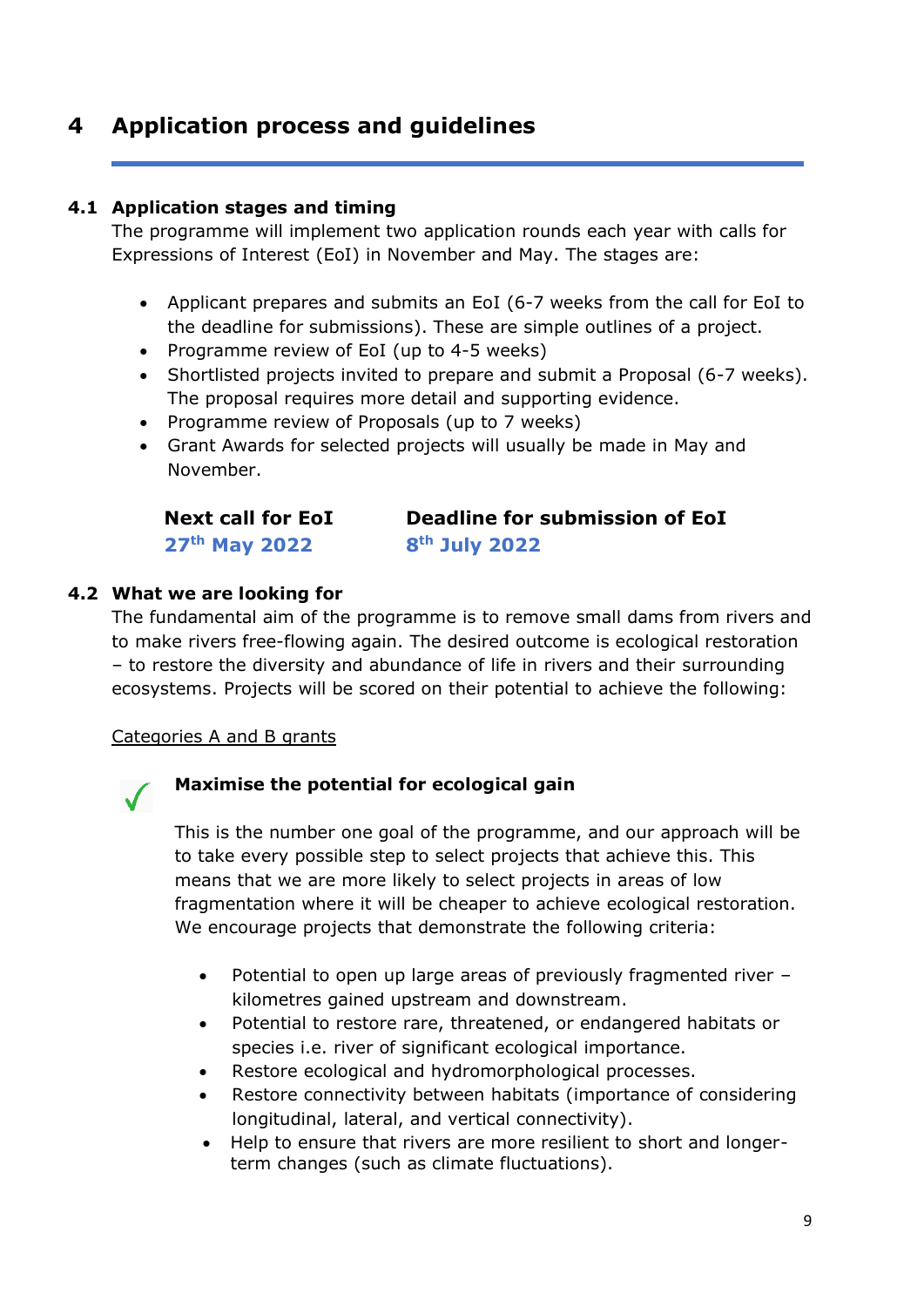- Consider **whole river basins** and justify the relevance of each proposed dam removal/s in opening up a catchment.
- Extent to which the removal contributes to a wider restoration plan at the catchment level and Good Ecological Status.
- Demonstration that River Basin Management Plans have been consulted and have informed the dam removal approach.
- How the project will contribute to the [EU Biodiversity strategy.](https://ec.europa.eu/environment/strategy/biodiversity-strategy-2030_en) EC guidance on the 2030 Biodiversity Strategy River restoration targets – including on free-flowing rivers - is expected to be published before the end of 2021.
- Provide other benefits to riparian ecology.

The programme is more likely to support **multiple dam removals** that open up large stretches of river and impact whole river basins than isolated single removals. The value/rationale behind each proposed removal within a catchment should be articulated in proposals. Single dam removals are less likely to be supported unless it can be proven that they will have a significant ecological impact / open up a large area of river and/or there is no justification to remove other dams in the catchment.

**Preparatory projects** should demonstrate that their successful completion will result in the dam/s being ready for removal. i.e. we are unlikely to support preparatory projects if there is uncertainty over the dam/s ever being able to be removed.

For help on how to select barriers within a catchment, [see the following](https://openrivers.eu/wp-content/uploads/2021/11/Carlos-Garcia-de-Leaniz-Prioritisation-Systems-Report_3_Sept_2021.pdf)  [report, w](https://openrivers.eu/wp-content/uploads/2021/11/Carlos-Garcia-de-Leaniz-Prioritisation-Systems-Report_3_Sept_2021.pdf)ritten for the Open Rivers Programme.

# **Achievable in short timeframes and relatively low risk**

The programme is unlikely to support controversial or risky projects. It is likely that most dam removals will be of obsolete or abandoned structures.

Our aim will be to identify projects that can be implemented within a year, and which have the support of local administrations and communities. Ideally, consents and authorisations will have been secured or will be able to be secured within a year. Projects that take longer than one year could be considered if they are exceptional in terms of their potential for ecological restoration.

Applicants should demonstrate that they have consulted with river basin managers in the design of the project.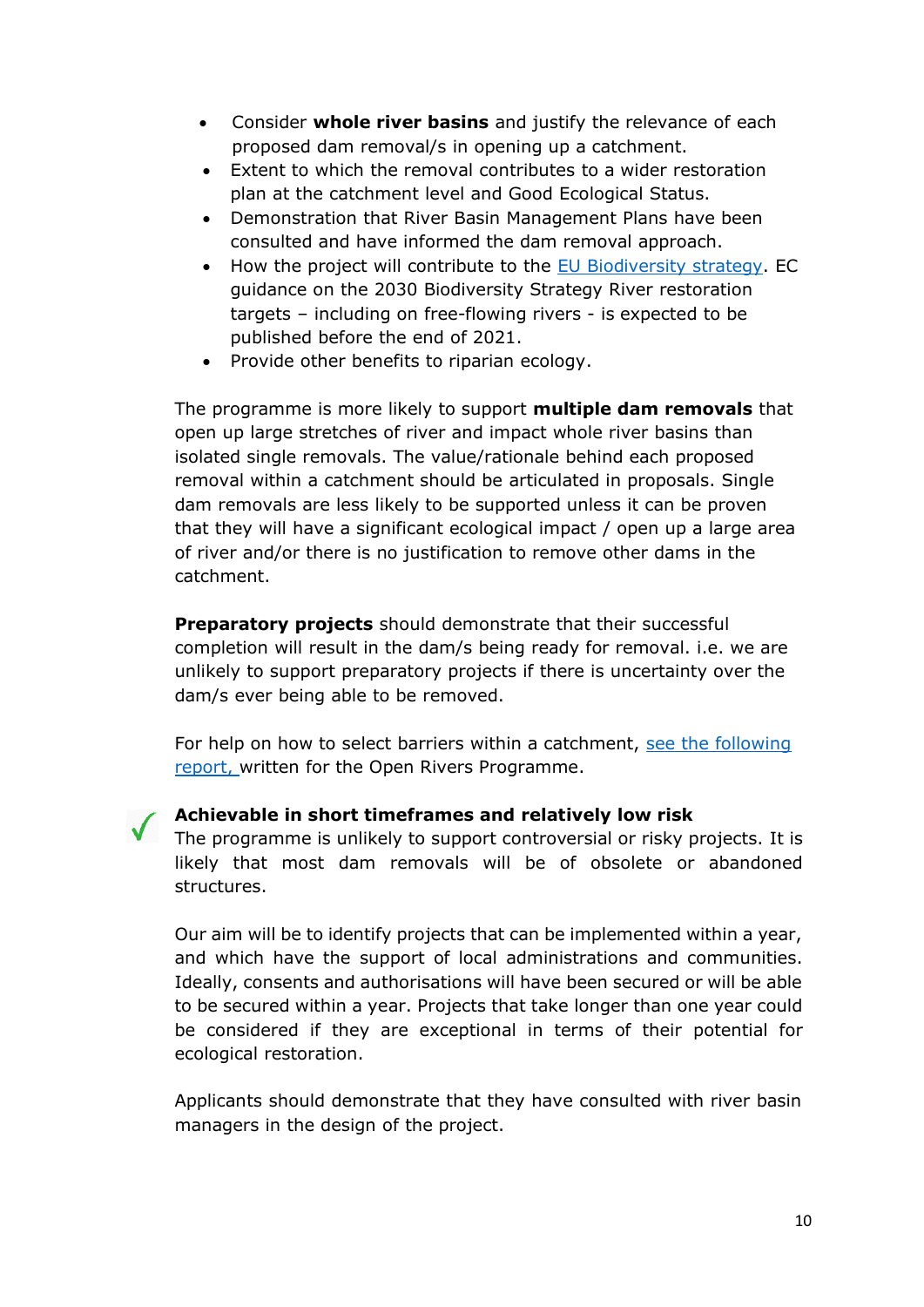

# **Stands out as unique and important**

- Exceptional or unique projects that have wider catalysing impacts.
- Helps to embed dam removal and dam prevention into policies, planning, research, implementation guidelines, best practices, monitoring and evaluation.
- Encourage others to fund dam removal.
- Encourage others to remove dams.
- Demonstrates a new or innovative technique.
- Has a strong positive economic or social impact.

## **Demonstrates value for money**

We wish to remain flexible and fund the most compelling projects that show the best potential to meet the desired outcomes of the programme. Therefore, we do not publicise minimum and maximum funding amounts, but we expect applicants to demonstrate value for money e.g. projects that have a low cost but a high ecological benefit, or where co-funding is secured.

## Category C grants

Projects will be scored [\(see section 5\)](#page-16-0) on their potential to achieve the following:



Fills a major gap / identified need.

Enables the programme and other stakeholders (e.g. river basin managers or practitioners) to be more effective at removing dams and restoring rivers.



Provides opportunities to learn lessons and advance knowledge that is of wider relevance and applicability.

## **4.3 How to apply**

## <span id="page-10-0"></span>**1. Login to the programme's online application portal.**

Go to the programme's [Grant Management System \(GMS\)](https://openrivers.smartsimpleuk.com/)

## New users

Click on the 'register here' button and complete all the required fields. You will then receive an email with a link to create a password.

## Existing users

Login with the email and the password that you selected when you signed up.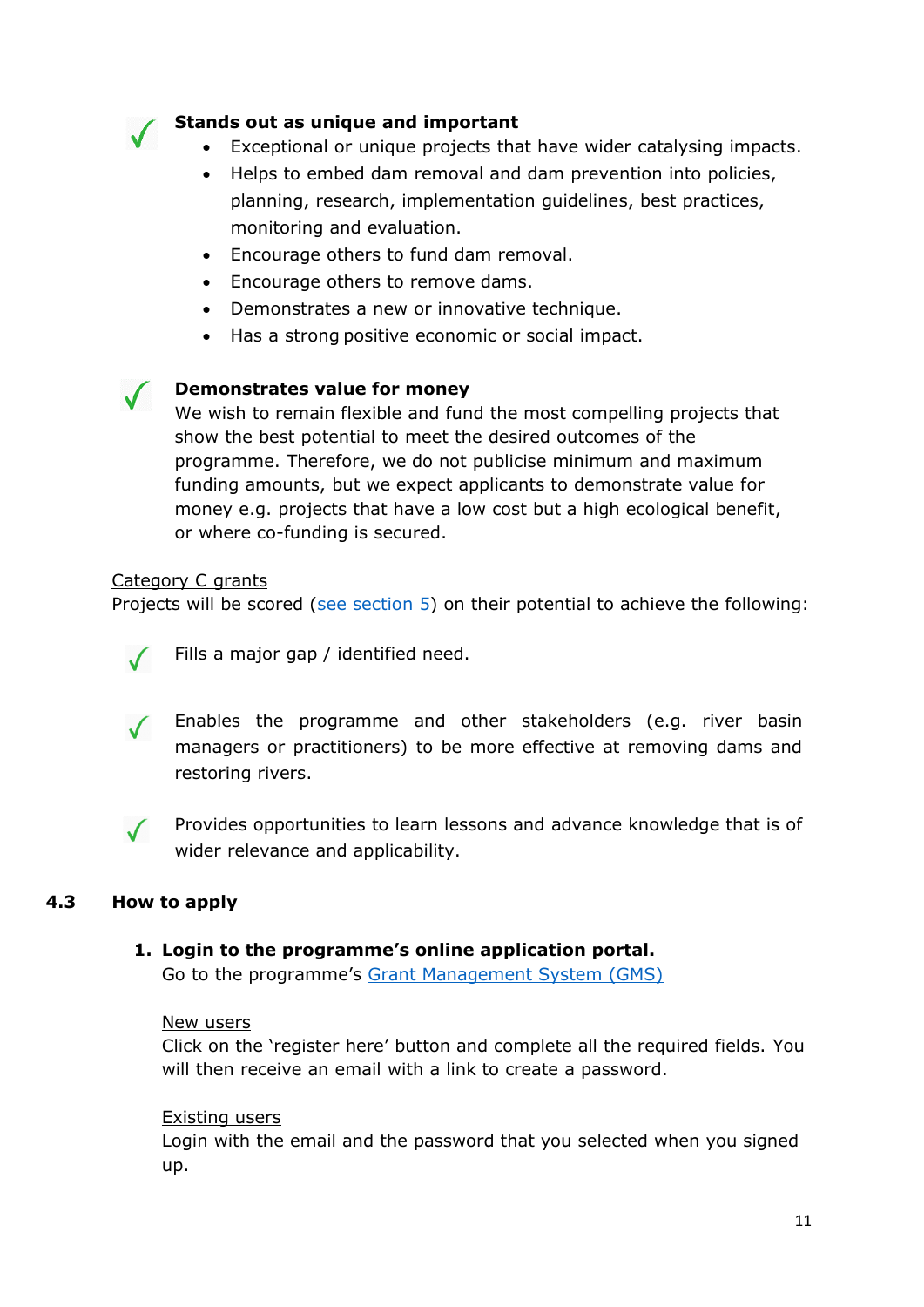# **2. Understanding the system**

Your application portal starts with a homepage. You will see a page similar to the example below:



From this page, you can click on any of the blue text as follows:

## **Funding Opportunities**

Apply for a grant and see all of the grant types that are currently inviting applications from.

# **My Profile / Organisation profile**

Access and edit your own profile / or that of your organisation

## **Change Password**

## **In Progress / submitted / approved / declined**

Contains applications that are currently being drafted, have been submitted, have been approved / declined by the programme.

## **Requires attention**

This section applies to grantees and highlights when an action needs to be taken to sign a contract, summit a progress report. It includes a record of previously submitted activities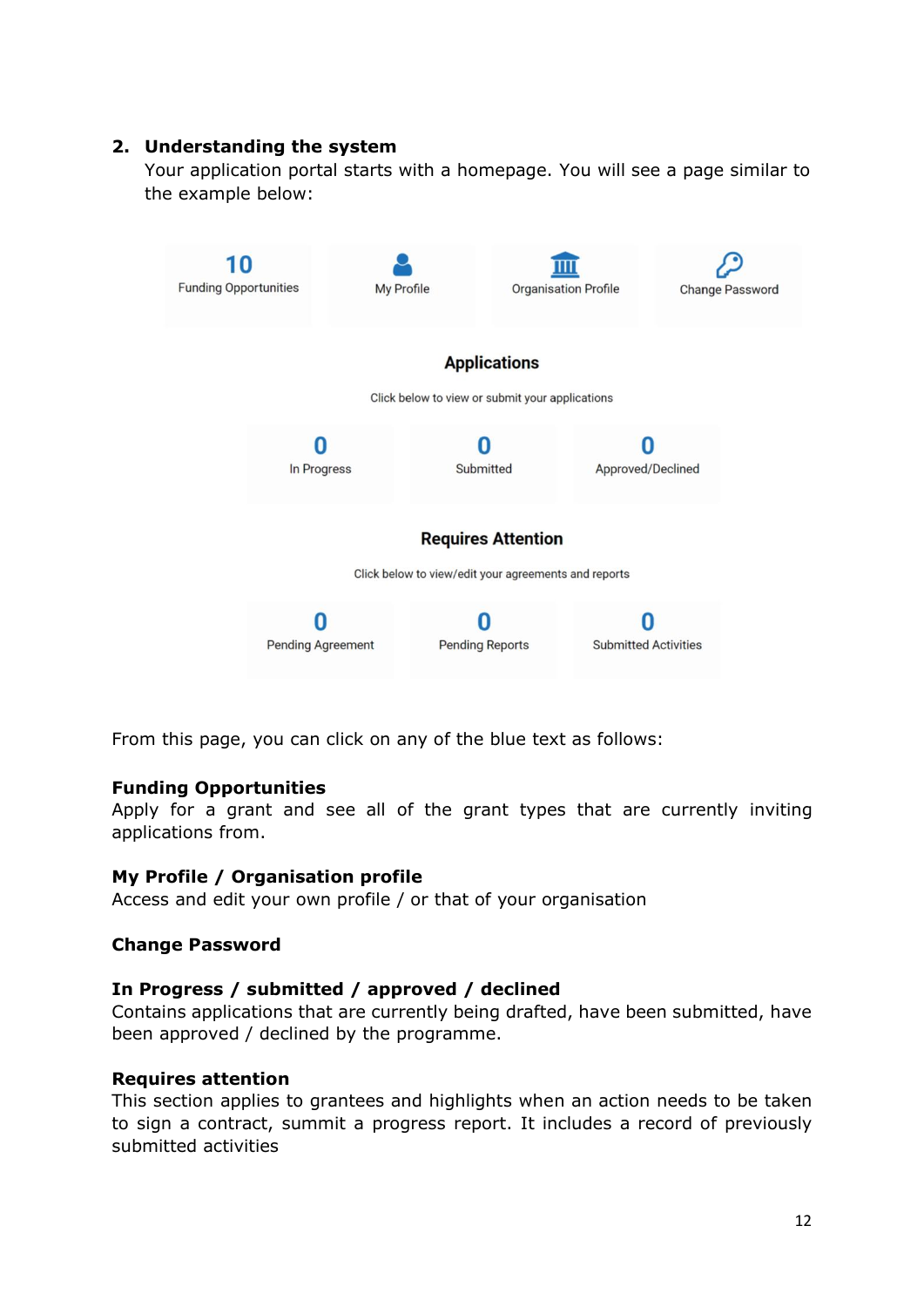# **3. Complete the application.**

From your portal, click on **funding opportunities.** Click on **Apply Now** for the grant that you wish to apply for.

Further guidance on completing application forms:

- Every question will explain what is required / provide useful information to guide your answer. Please also ensure you have fully read this document which provides additional information.
- **You can apply for several different types of preparatory grant within one application.** For example, you could choose to click on the **Apply Now** button to apply for an A2 grant to conduct a feasibility study. At the start of the application, you can also check boxes to apply for funding to produce Technical Designs (A3) or permits (A4).
- **You can apply for multiple dam removals within one application** – this will be encouraged where it can be proven that a prioritisation exercise has been undertaken and there are strong ecological benefits associated with each proposed removal (compared to those that were not chosen). You will need to provide details for every dam.
- **You cannot apply for multiple grants in different categories**  e.g. (A, B and C) in one application.
- **You cannot apply for preparatory and demolition grants within an A category application**. If you need to apply for both, first apply for a grant to complete preparatory work. Once this grant has been completed, you can apply for a demolition grant. This is one of the reasons that there are regular (two per year) calls for project submissions.
- You can save incomplete applications and return at a later date.
- You will not be able to submit your application until all sections are completed and mandatory uploads are created.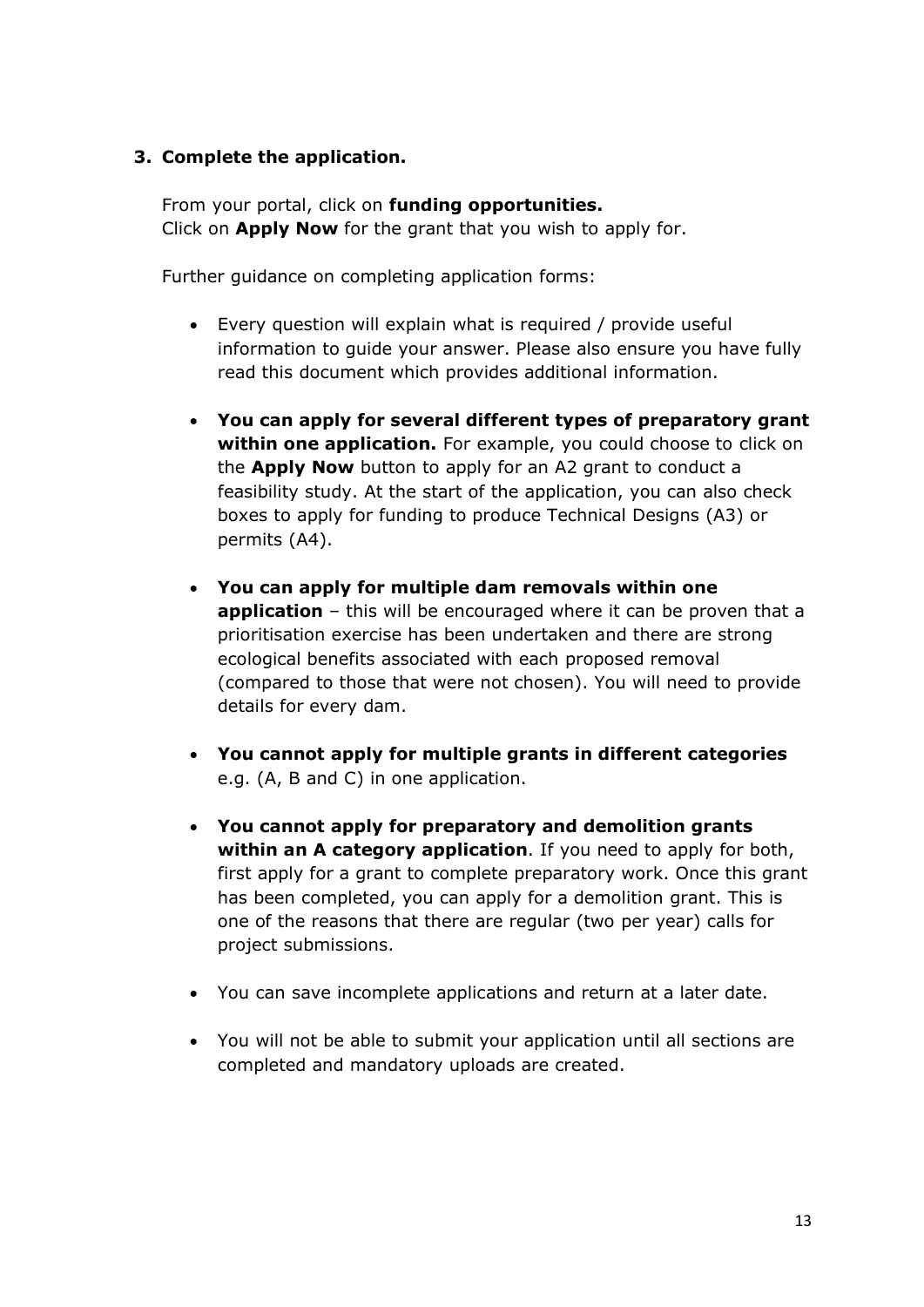# **4. Submit your application**

- Press the **submit** button at the bottom of the application before the advertised deadline. Please note that the system will not allow you to submit once the deadline has passed!
- After you have submitted your application you will receive an automated response from the programme management team acknowledging receipt of your application.
- Once your application has been submitted for review, you will not be able to make any adjustments.

<span id="page-13-0"></span>Should you run into any issues using the online Grant Management System please contact us: [applications@openrivers.eu](mailto:applications@openrivers.eu)

**Important note for coordinating partners who are awarded a grant** If you are successful in securing a grant from the programme at the end of the application process, you will receive a Grant Award Letter from us. This letter will be signed by both the programme and the coordinating partner. There are several important points to note about implementing a grant from the programme.

- We require all materials resulting from the grant to be made publicly available for free via the internet. This includes text, images, audio, and video.
- You should be suitably insured to implement the grant. The programme will not be liable for any claims, fines, penalties, costs, expenses, losses, damages, and liabilities howsoever arising in the performance of the project.

# **For dam removal (demolition grants) only**

We will require you to confirm that that there are no known issues that might jeopardise the river from remaining free flowing once the dam/s have been removed.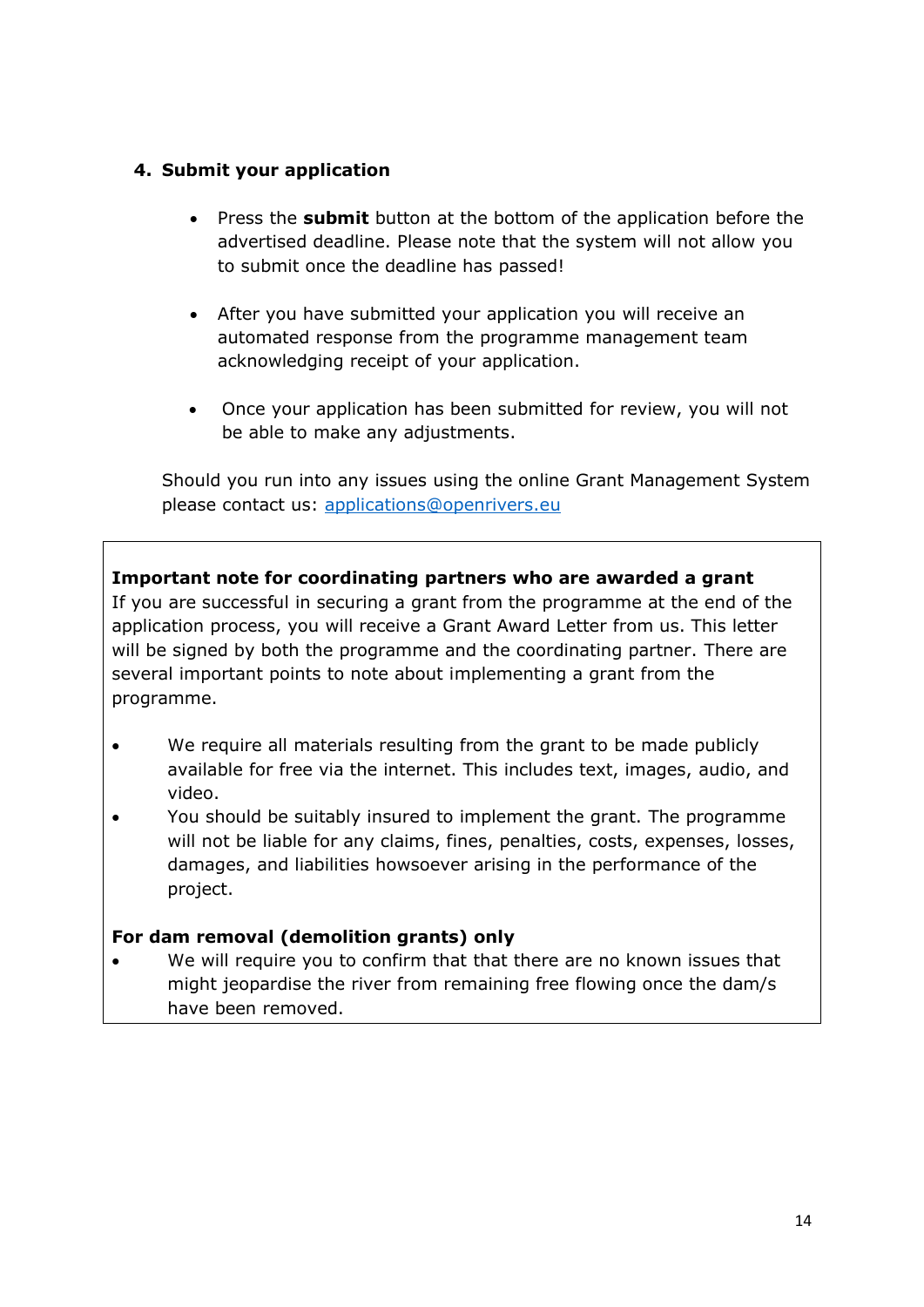# **4.4 Top tips for a successful application**

What will help make my application successful?



#### **Submit on time**

We will not extend the deadline or accept late applications.



# **Follow the guidelines**

Use this document as a resource to enhance your application and increase your chances of success.



**Cat A + B only: Tell us why your project is ecologically significant** Our number one aim is to support projects that will open up rivers and achieve a long-term positive ecological impact. Before submitting your application make sure that you have made it really clear how your project will benefit nature and why we should support it.



# **Cat A + B only: Tell us how you have strategically selected your small dams**

We are looking for evidence that small dams projects have been carefully selected to maximise ecological impact at the catchment level. We are less likely to support projects that appear to have been randomly selected without a justification.



## **Tell us what is interesting or unique about your project**

Explain to us why your project is worth supporting and any special features that we should consider in our review.



## **Is it value for money?**

When we review applications, we will consider which projects offer the best value for money. How can we most effectively achieve our aims with the available funds? For cat. A and B grants: low-cost projects with high ecological impacts will score highly. Costs should be justified and relevant. For cat. C grants, why is the proposal significant and what will its impact be for the European dam removal movement?



#### **Tell your story in a straightforward way**

We receive many applications and are unable to review supplementary materials that are not requested. Clear and concise applications are easier to review, e.g. write in short sentence and paragraphs, list or bullet activities, outputs and outcomes. Try to avoid jargon or acronyms that might not be known by the reviewer.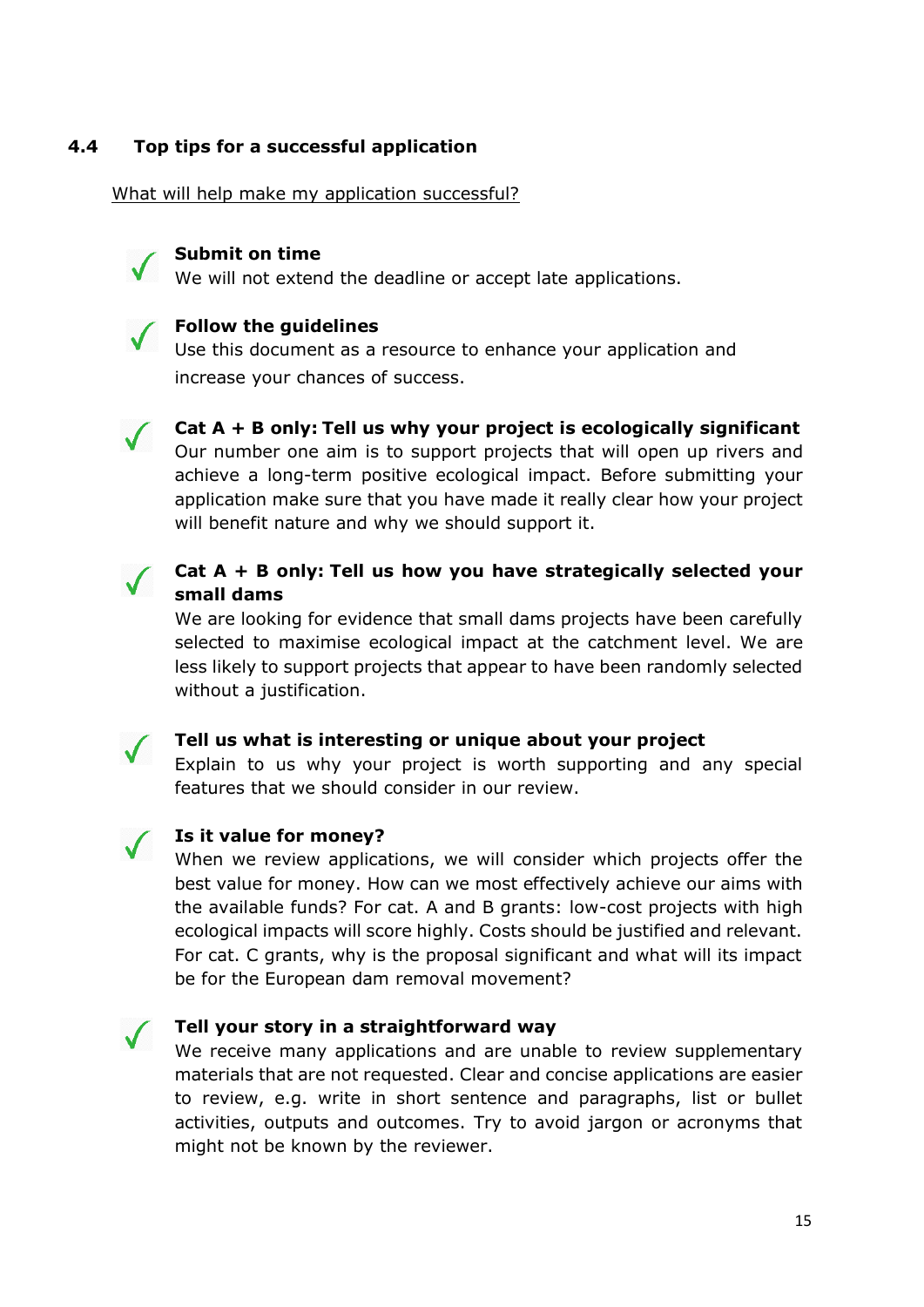

# **Ensure the budget and logframe are correct**

Ensure that the full timeframe is presented from the start of the project to its completion. Ensure that all costs are in Euros. Provide a full breakdown of costs.



## **Review your application before submitting it**

The Grant Management System will allow for a draft application to be saved and so you can review it at a later date before submitting.

Is your information correct? For cat. A and B grants, are the GPS coordinates accurate? Is the distance to the next barrier correct? We will review all proposals on Google Maps for accuracy and to consider any unforeseen risks.

Consider asking someone who does not know your organisation to read your proposal – does it make sense? Can they remember the key points?

What is not likely to score highly?

- Projects that take many years to make an impact.
- Expensive projects that have a low ecological impact.
- Projects that do not meet the minimum eligibility criteria.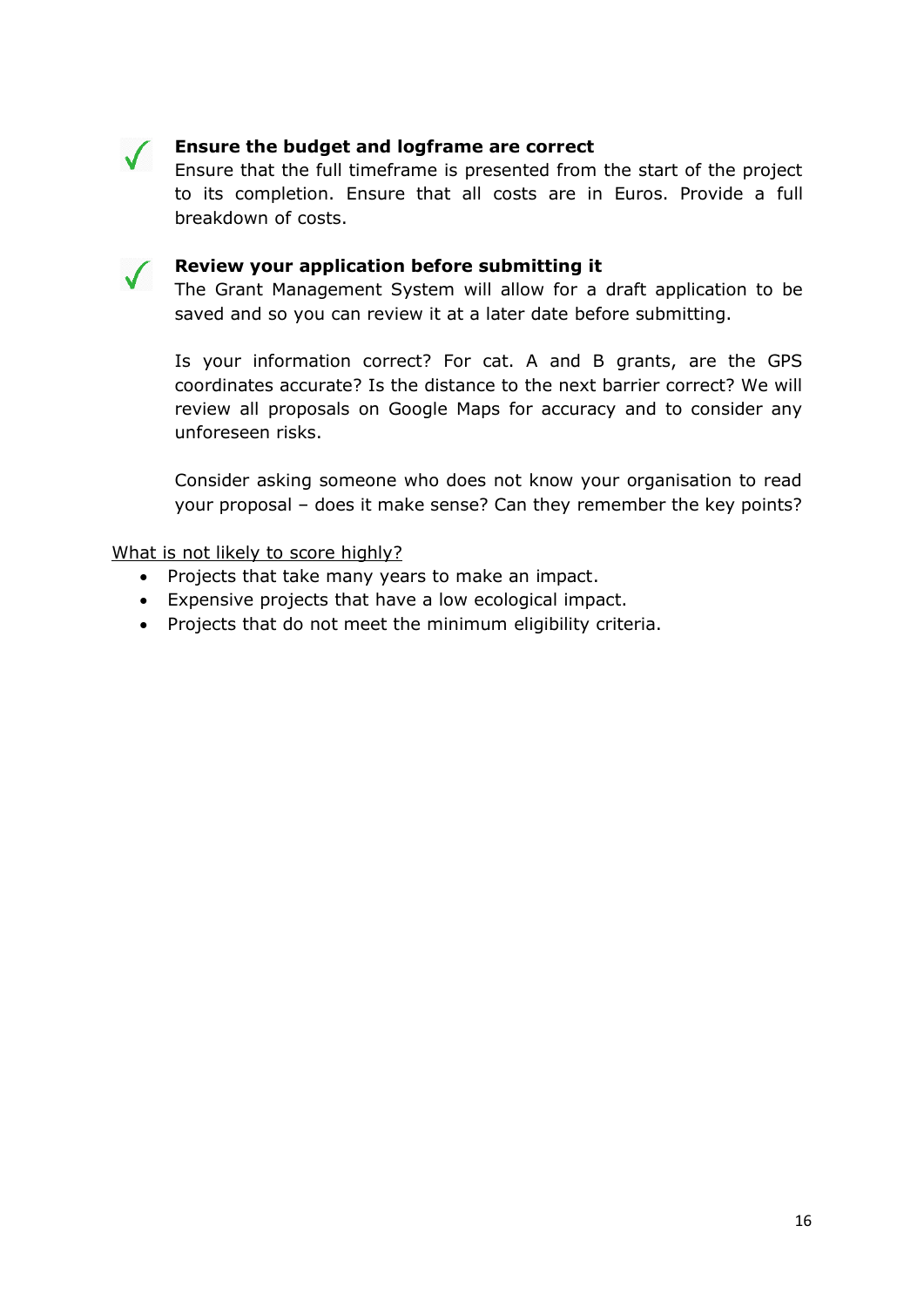# <span id="page-16-0"></span>**5 Assessment process**

# **Grant Selection Panel**

Every EoI and Proposal will be reviewed by the programme's independent Grant Selection Panel (GSP), which is composed of experienced professionals with technical expertise in various fields including, but not limited to, dam removal specialists, engineers, geomorphologists, ecologists, legal experts, advocacy, and communications specialists. The assessment process is as follows:

# **1. Eligibility checks**

All projects will be checked to ensure they meet the summary eligibility criteria. This will include checks on coordinating partners to confirm their legitimacy and their ability to coordinate the proposed project.

# **2. Scoring by GSP members**

Scores are assigned to answers according to the strength of the answer against the criteria presented in the application form and the overall goals of the programme. Scores from all reviewers are added together and a final average score is obtained. The main scoring areas include:

- Ecological potential / length of river made free flowing.
- Cost-benefit the cost against the expected ecological outcomes.
- Viability the ease of the project being completed / degree of risk.
- Best practices unique or showcase examples, the 'wow factor'.

# **3. Final assessment**

The highest scoring projects that fit within our budget will be shortlisted. Several additional factors are considered when shortlisting projects. These include:

- The [DAMROS score](https://openrivers.eu/wp-content/uploads/2021/09/DAMROS-and-its-use-by-the-programme.pdf) (Dam Removal Opportunity Score) for a catchment (where relevant): this draws on data from a study carried out for the programme to indicate the attractiveness of a river catchment for dam removal. It considers ten metrics that capture four aspects important for dam removal.
- Supporting a balance of projects across Europe to ensure that at least 50% of funds are directed to less economically developed regions and not just to countries that are more advanced in preparing projects for funding. Gross Domestic Product figures are used to assist this analysis.
- Several broad environmental indicators such as National Biodiversity Index, and area of land within a protected area.

Unsuccessful applicants will be given an explanation for why their project/s were not selected and whether they could re-apply if the project is developed, or not.

# **Thank you for reading this guide. We wish you the best of luck with your application.**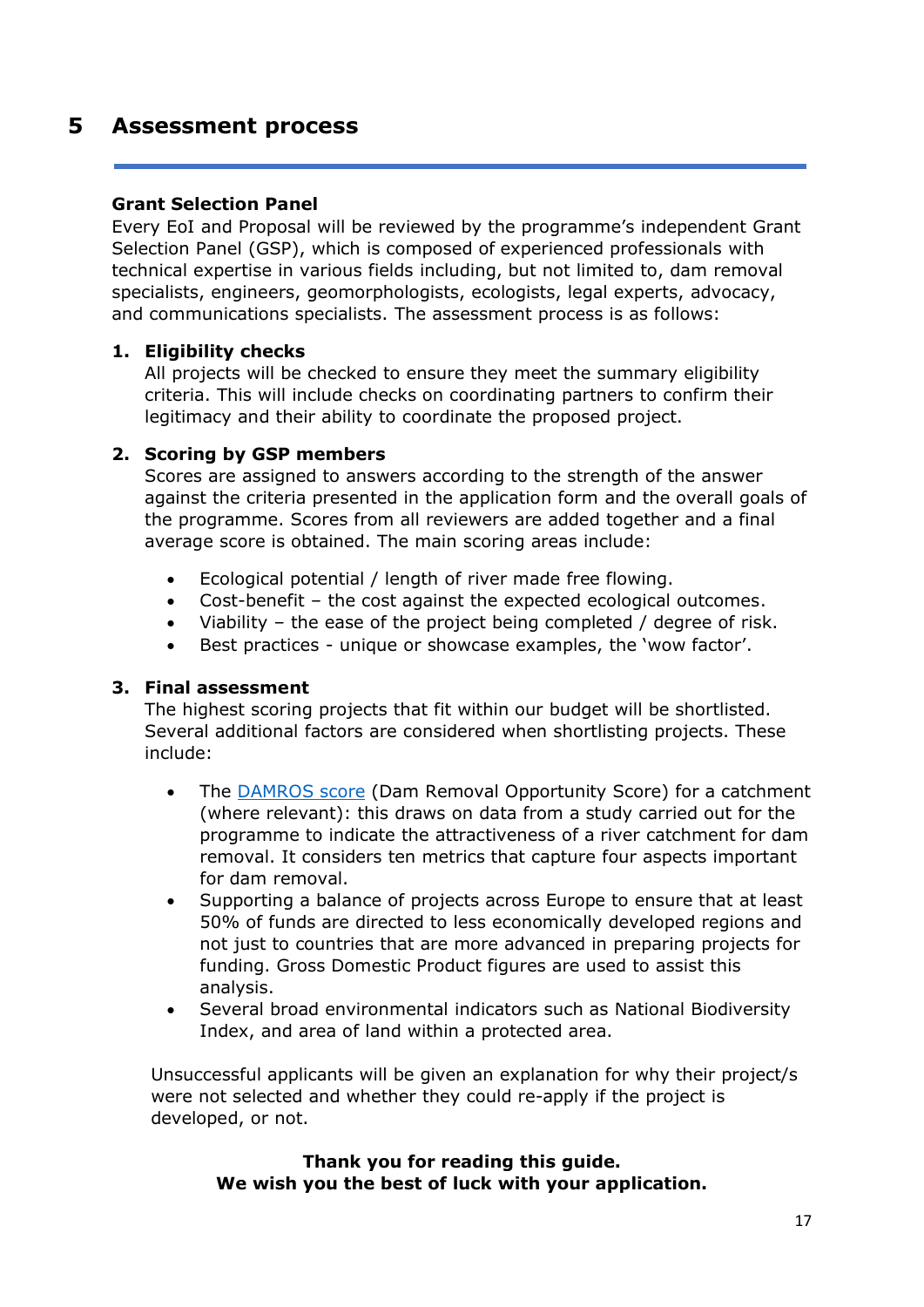# <span id="page-17-0"></span>**Annex 1: Glossary of key terms used by the programme**

## **Biodiversity**

The diversity of living species including animals, plants and their habitats.

## **Dam / small dam**

The term 'dam' is used by the programme to refer to any man-made barrier that has been constructed transversely across a river to alter its flow and thus the transport of sediments, or the movement of organisms. Examples include dams, weirs, culverts, fords, and sluices. The programme commonly refers to small dams to include structures of two metres in height or less.

## **Fish ladder**

A series of ascending pools of running water constructed so that fish may swim upstream, either around or over a dam.

## **Free flowing river / open river**

A river that is largely unaffected by human-made changes to its flow and connectivity. Water, silt, and other natural materials can move freely, and fauna can swim up and down stream at will. The river itself can swell and shrink naturally, flow at an organic volume and rate, and replenish groundwater sources. Free-flowing rivers are not necessarily completely untouched and devoid of human presence – they may support rich livelihoods for communities. They are the freshwater equivalent of wilderness areas.

## **Good Ecological Status**

Under the European Union's (EU) Water Framework Directive, the vast majority of EU rivers, lakes, wetlands, streams, groundwater, coastal and transitional waters are required to reach good health – defined as "Good Ecological Status" – by 2027 at the very latest. All elements that contribute to a healthy, functioning freshwater ecosystem are considered within this definition, including whether it is *biodiversity*-rich, and whether its hydrological characteristics and the chemical characteristics are in order.

# **Riparian**

Relating to, living, growing, or located on the banks of a stream.

## **River basin**

The area of land from which all surface run-off and spring water flows through a sequence of streams, lakes, and rivers into the sea at a single river mouth, estuary, or delta. It comprises one or more individual catchments.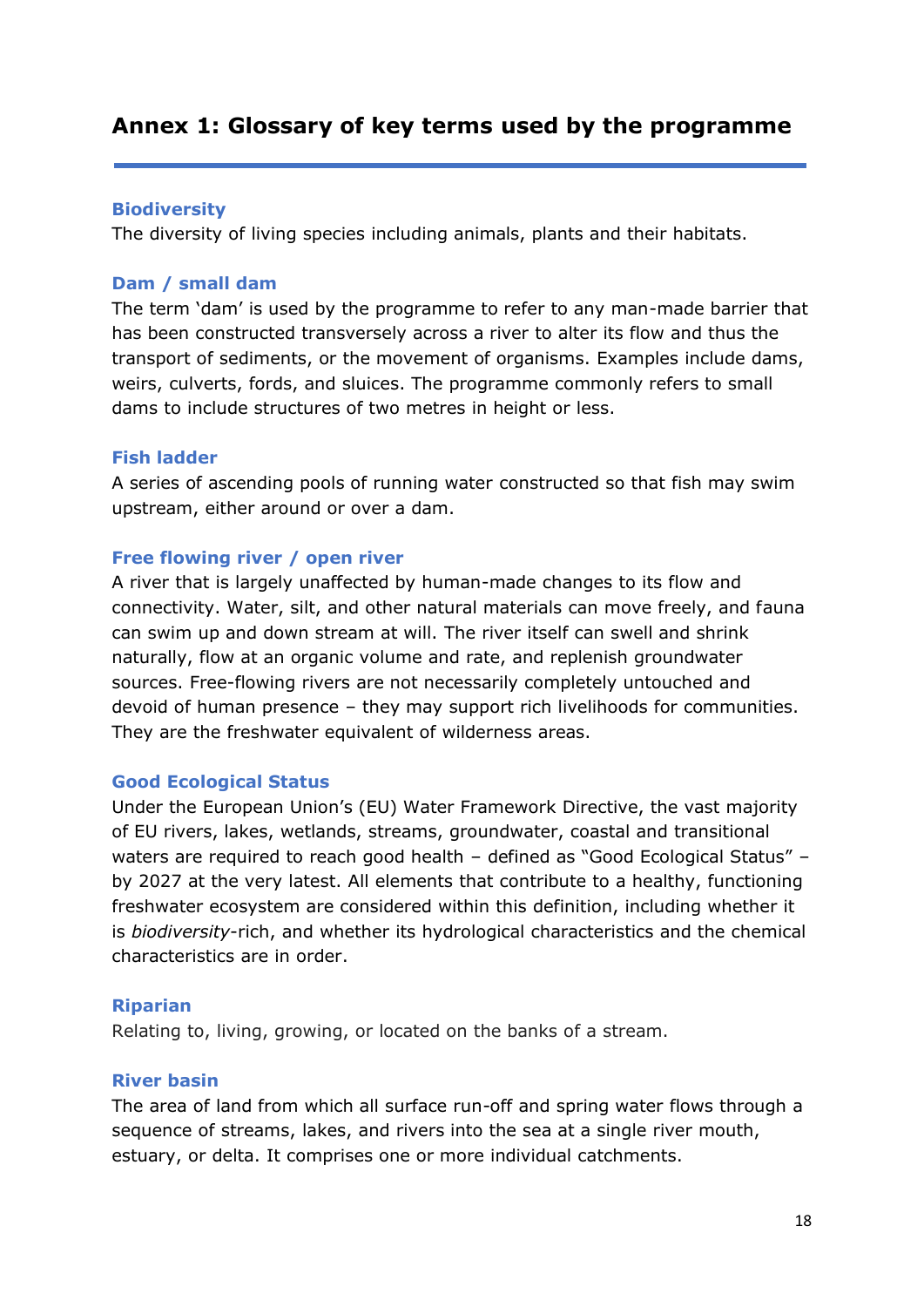## **River Basin Management Plans (RBMPs)**

These plans are a requirement of all EU Member States under the EU's water legislation. They outline the plans of a government to achieve its objectives, and are an effective tool for achieving the protection, improvement, and sustainable use of freshwater across the EU.

## **Riverine**

Living in, growing in, or located in a river or stream.

## **River catchment**

An area of land where water collects when it rains, often bounded by hills. As the water flows over the landscape it finds its way into streams and down into the soil, eventually feeding the river.

## **River restoration**

The process of managing rivers to reinstate natural processes in order to restore biodiversity.

## **Water body**

Under the Water Framework Directive this is a manageable unit of surface water, being the whole (or part) of a stream, river or canal, lake or reservoir, transitional water (estuary) or stretch of coastal water.

## **Water quality**

The physical (e.g. suspended solids, turbidity, temperature), chemical (eg acidity, dissolved oxygen, pollution) and biological (eg organic matter) characteristics of water.

## **Watershed**

All the land drained by a given river and its tributaries.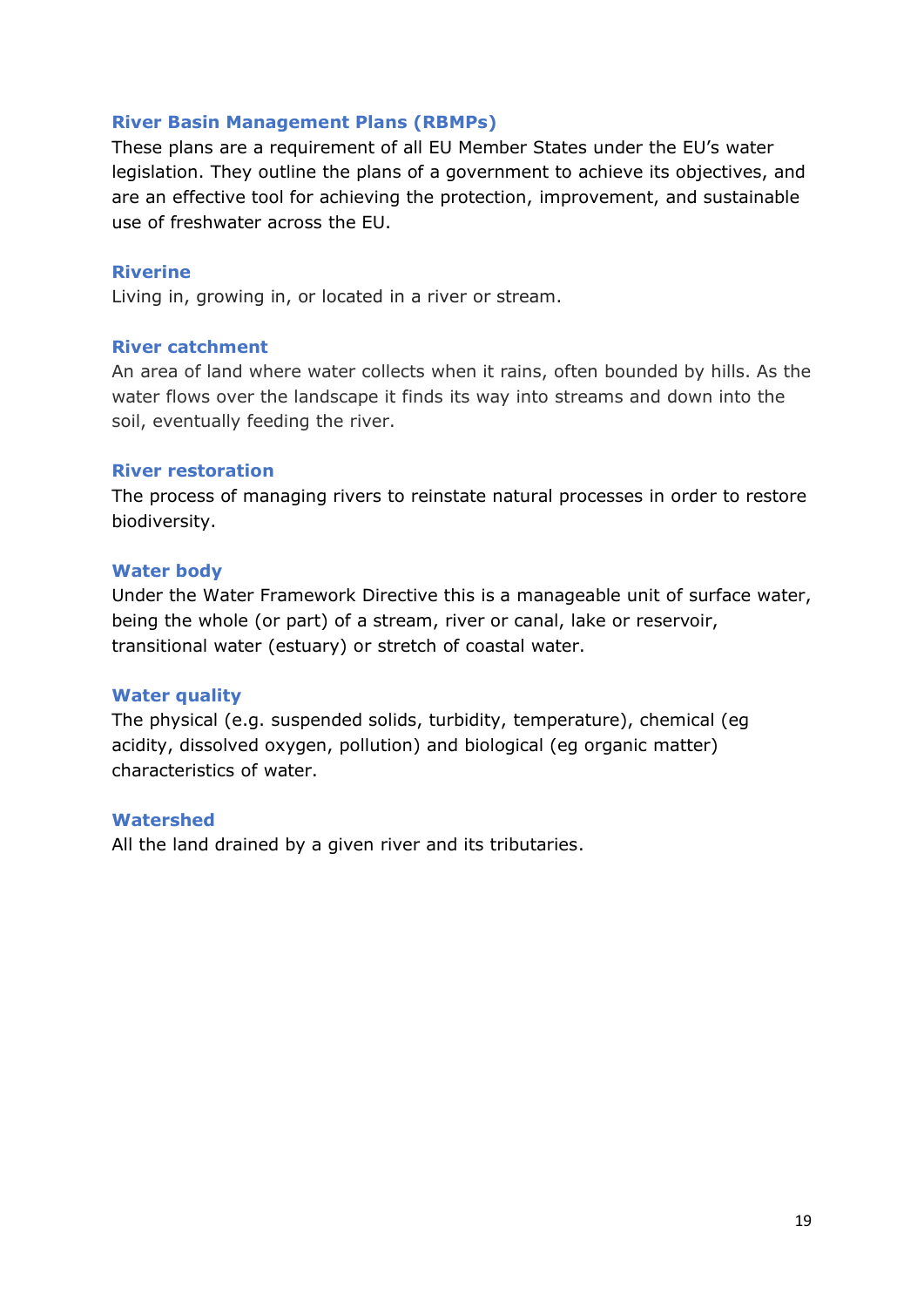# <span id="page-19-0"></span>**Annex 2: Glossary of concepts and terms used in the application process**

# **Due diligence**

Refers to the detailed measures undertaken by the coordinating partner to ensure that a dam removal project or preparatory work for a dam removal has been suitably prepared and is viable. Measures should be proportionate to the size and complexity of the project and include at least the following: a) engagement with local communities to ensure that there is acceptance for the removal and no known reasons for any resistance that may disrupt the removal b) engagement with all relevant local administration/s to secure their approval and support for the removal e.g. issuing permits c) exploration of any legal obstacles which may prevent a removal d) all relevant feasibility work to ensure that the removal can be completed safely, effectively and as per agreed budget e) evidence that a strong project team is in place that will effectively deliver the project project/s.

# **Europe**

We refer to Europe using the geographic definition which stretches as far as the Ural River and Caspian Sea in the east and the Greater Caucasus range and the Black Sea, with its outlets, the Bosporus, and Dardanelles, in the south. Based on that division, parts of Azerbaijan, Georgia, Turkey, Kazakhstan, and Russia are included.

# **Feasibility studies**

The collection of data to enable the full viability of a dam removal proposal to be assessed. The outcome of feasibility studies supported by the programme should be a strong likelihood of a dam being ready for demolition. Examples of feasibility studies include:

- **Ecological:** assessment of species (e.g. diadromous, endangered) and habitats (e.g. wetlands) that might benefit from dam removal; collation of management plans for ecological management of watershed; assessment of presence / absence of invasive species; review of ecological sensitivity (ecological resilience and the ability for species and ecosystems to recover) following removal.
- **Environmental:** collection of data e.g. water samples to assess temperature, chemistry; assessment of sediment quality (e.g. contaminants) and quantity; magnitude and frequency of river flow to assess flood risks.
- **Geographical/locational:** nearby infrastructure/properties/utilities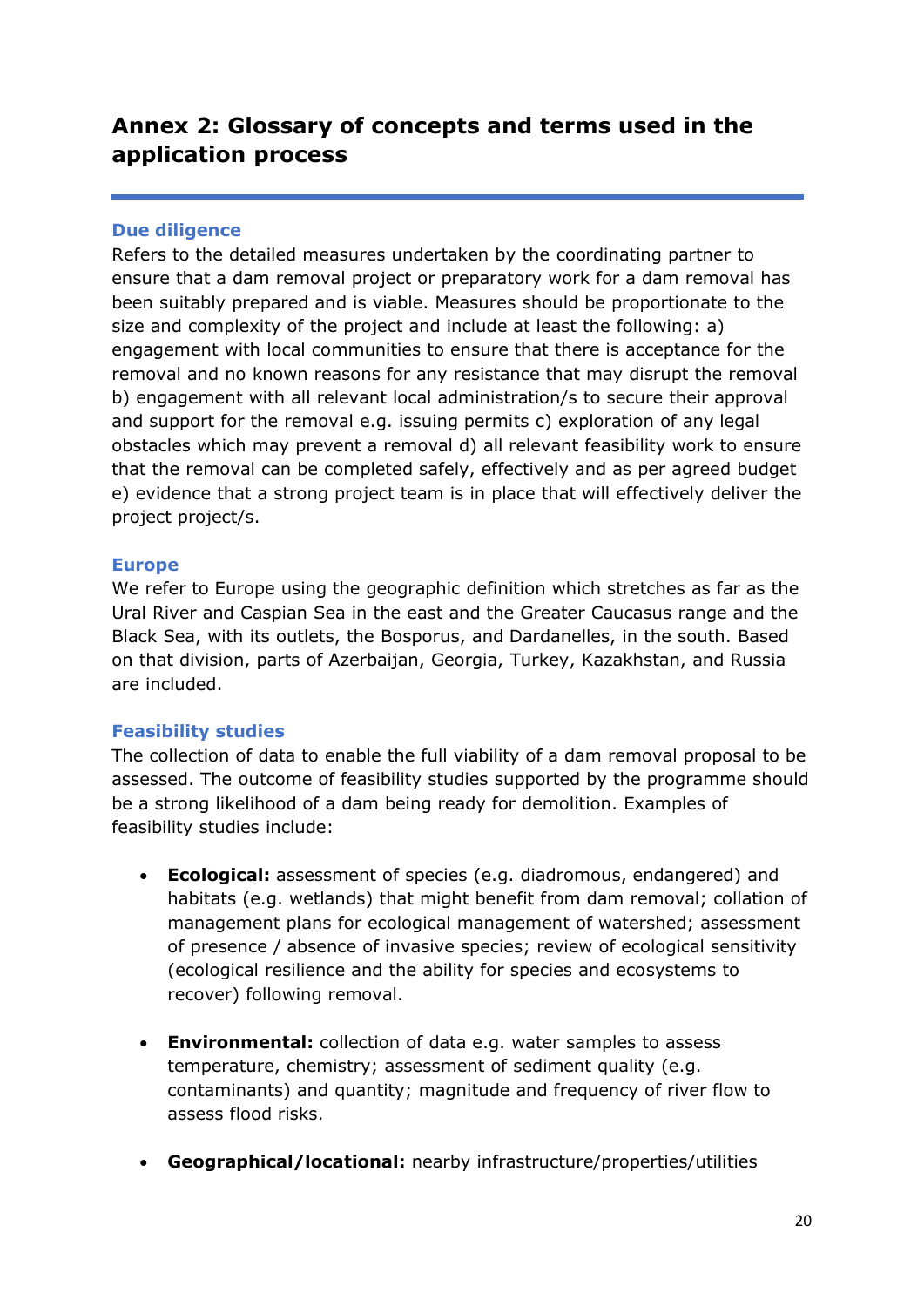- **Political:** anything not covered within grant area A4 securing permissions and permits
- **Legal:** who owns the dam; are they willing to sell/have their dam removed; liability issues from removal; water rights in place; are permits required to remove the dam?
- **Economic:** cost benefit analysis for local economy; consideration of costs and source of funds for subsequent stages of work.
- **Social:** stakeholder engagement including consultation with local communities; public health and safety issues; consideration of aesthetic/sentimental value.
- **Historical:** consultation on historical / archaeological issues of note.

An outcome of the feasibility stage could be that a removal project is not viable, but most projects should aim to mitigate any potential negative impacts with careful planning.

# **Financing from other sources**

The programme strongly encourages proposals that demonstrate the existence of co-financing or the ability to leverage additional funds e.g. feasibility studies funded by the programme that enables a third party (any other funder) to support a dam removal.

# **Kilometres of river 'opened up'**

This refers to the distance between the proposed small dam removal project and the distances upstream and downstream to the next barrier. This may also be referred to as *linear connected area* or *functional length*. In order to calculate the distance, all barriers must be considered. This could include other man-made barriers such as fish passes and also natural barriers e.g. a waterfall.

# **Long term sustainability**

In the context of this programme, a dam removal should result in opening up the stretch of river permanently. Project proposals that demonstrate measures that will guarantee long-term sustainability will be strongly favoured e.g. legal protections for river to remain open, river protected from any new developments within a local management plan.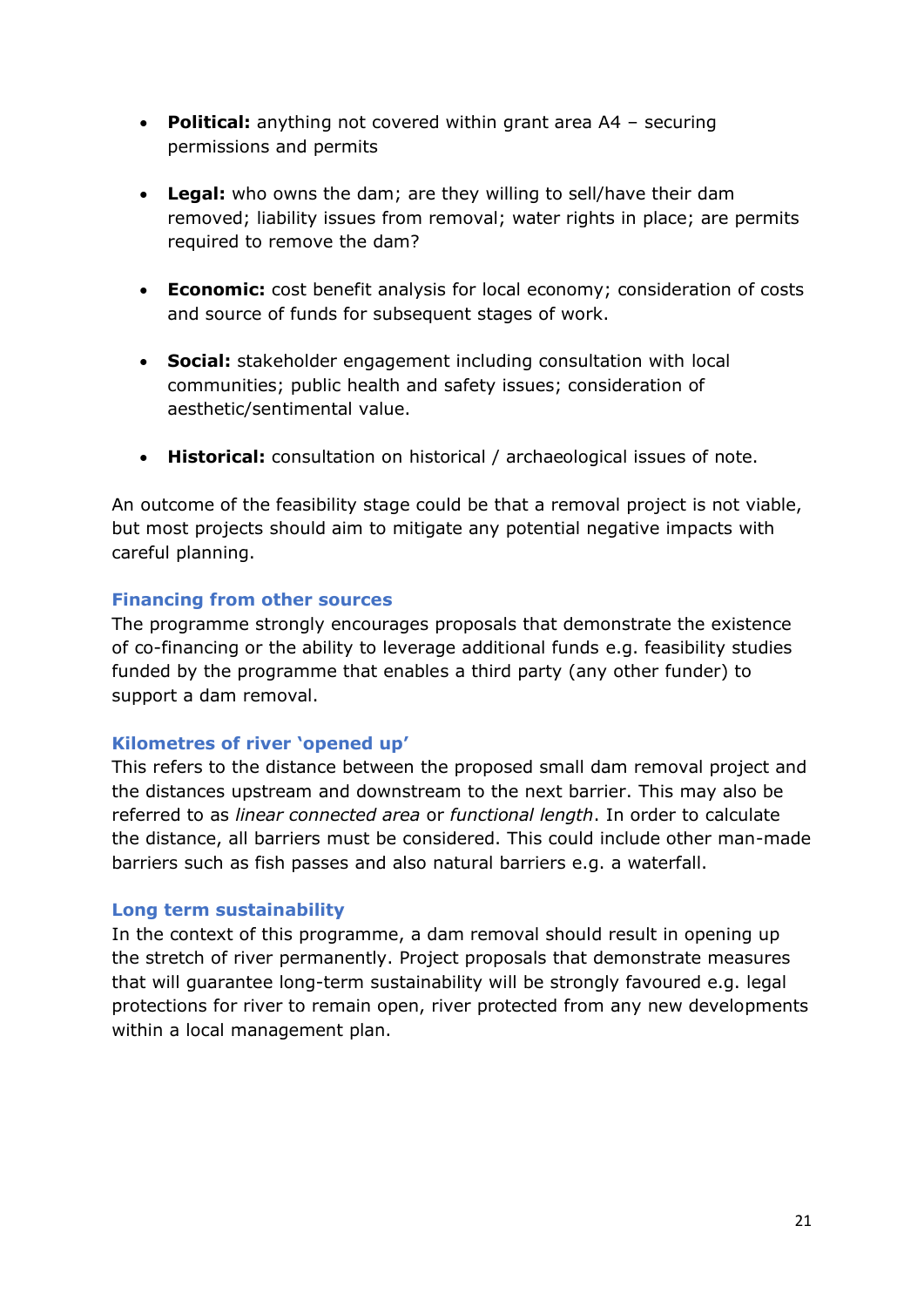# **Outcomes**

Outcomes differ from outputs. We refer to outcomes as the consequence of a small dam being moved. Examples could include:

# Ecological

- Change in sediment load.
- Increased abundance of migratory fish (good indicator of river quality).
- Increase in diversity and abundance of riparian species.
- Increase in abundance of keystone species.
- Ecosystems restored (potential to use aerial photos to review riverine and riparian habitats).
- Ecological status (according to WFD indicators) improved.

# Social/economic

- Positive impacts on surrounding economy
- Positive impacts on surrounding communities

# **Enabling**

- Impact of the programme on catalysing the wider movement.
- Impact of the programme on enabling others to obtain funding for dam removal.
- National policies developed or improved to support dam removal.

# **Risks**

Risks are present before, during and after a dam removal project and can usually be categorised as ecological, environmental, economic, infrastructural, social, political, legal, or financial. We refer to risks as the future uncertainty relating to a) a dam removal project coming to fruition e.g. high likelihood of local opposition which prevents a permit being issued, b) the dam removal taking place as planned, e.g. delays in demolition, costs end up being double the forecast c) unintended outcomes e.g. flood downstream, coordinating partner sued for damages. All risks need to be carefully considered and mitigation strategies proposed.

# **Significance for the ecological restoration of the river and/or adjacent ecosystems**

Dam removals will be considered significant for the ecological restoration of the river if they open up large areas of previously fragmented river and/or contribute positively to the programme's targets by:

- Increasing the diversity and abundance of riparian species;
- Increasing the abundance of migratory fish;
- Restoring previously damaged ecosystems;
- Improving the ecological status of a river (as categorised under the Water Framework Directive).